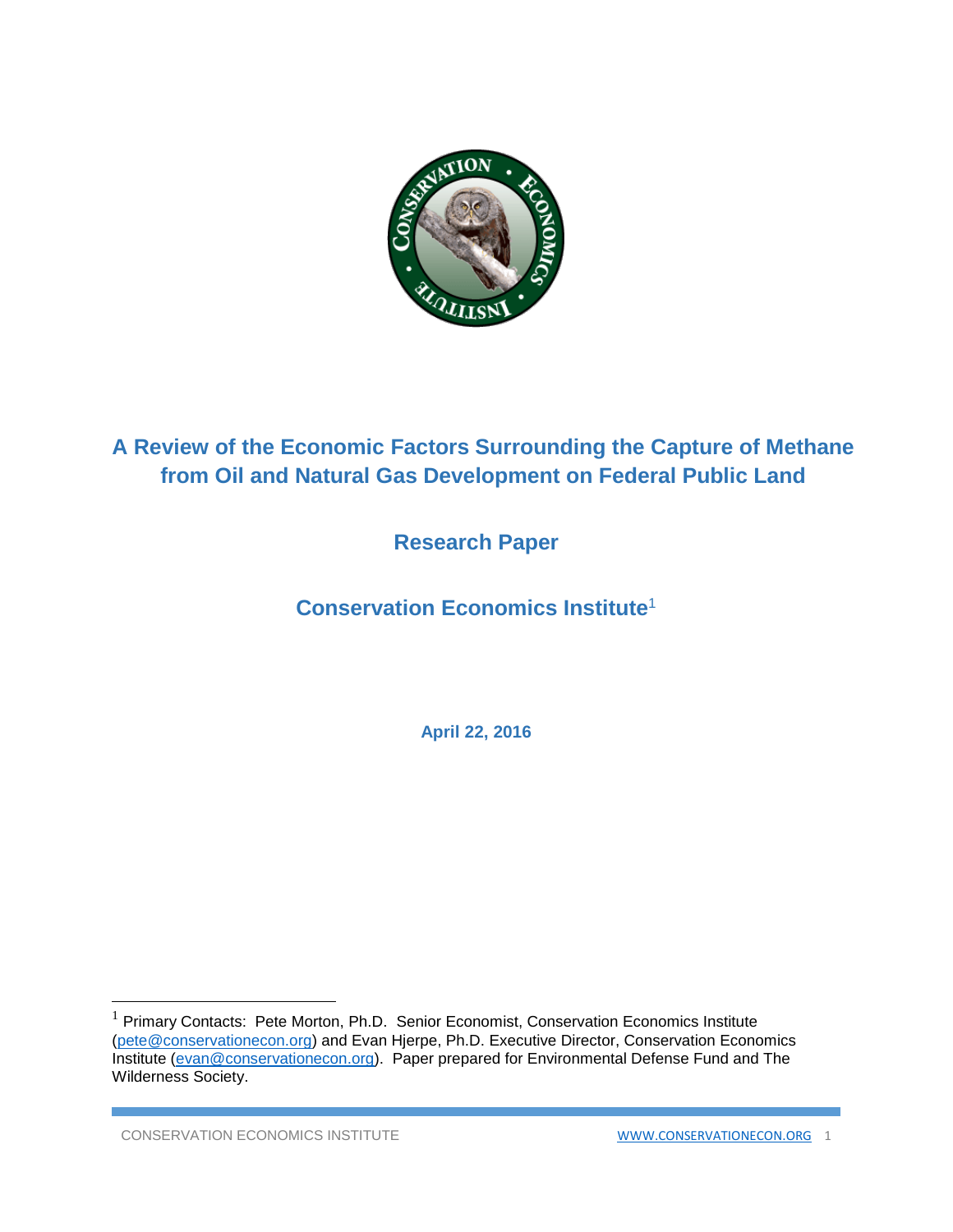## **Executive Summary**

The Department of the Interior is working to address natural gas waste from oil and gas development on Federal and Tribal lands. The Government Accountability Office (GAO) (2010) estimated taxpayers lose as much as \$23 million royalty revenues each year when natural gas is wasted.

The Bureau of Land Management (BLM) has responded to these problems by proposing to revise federal oil and gas rules in order to bring them up to date with current technology, reduce natural gas waste and provide a fair return on public resources for taxpayers. The proposed rule would limit losses of gas through venting and leaks from well drilling, completions and workovers, production testing, pneumatic controllers and pumps, storage tanks, liquids unloading, and leak detection and repair (LDAR). The proposed rule would also prohibit venting of gas except in certain circumstances, and would limit gas flaring during normal production operations from developmental oil wells.

The BLM estimated the costs of the rule to include direct compliance costs and the social cost of the carbon dioxide generated. Given that methane is a large component of natural gas, reducing methane pollution will significantly benefit the guidelines to reduce natural gas waste. Methane is a greenhouse gas about 25 times more potent than carbon dioxide over a 100-year timeframe but even more potent (86 times) over 20-year timeframe. Methane pollution accounts for nine percent of all U.S. greenhouse gas emissions and almost one-third of that is estimated to come from oil and gas operations (BLM 2016). The benefits, as calculated by the BLM, include the direct cost savings from recovered gas and the social benefit of methane reductions. Net benefits, calculated as the benefits minus the costs to range from \$115 to \$188 million per year based on a 7% discount rate and \$132 to \$238 million per year based on a 3% discount rate (Table 1).

While the BLM utilized many possible benefits when completing the benefit cost analysis (BCA), the agency did not include the many co-benefits generated by implementing the methane capture rule. These co-benefits occur because the methane capture requirements also reduce air pollution from volatile organic chemicals (VOC), fine particulate matter (PM) and other hazardous air pollutants (HAP). If these non-monetized co-benefits had been included in the BCA -- the net benefits from the rule would be significantly greater.

The BLM's analysis indicated that at the economic margin – the cost of complying with the methane capture rule is small. These results are consistent with our review of the economic literature: the cost of complying with environmental regulations is not a huge cost burden. The reasons for this include: 1) regulatory compliance costs are small relative to total business costs; 2) comparable regulations exist across state lines and from country to country; 3) other economic factors like drilling and labor costs play a more significant role in location decisions; and 4) technological change stimulates innovation and increases productivity which offsets the costs of regulation.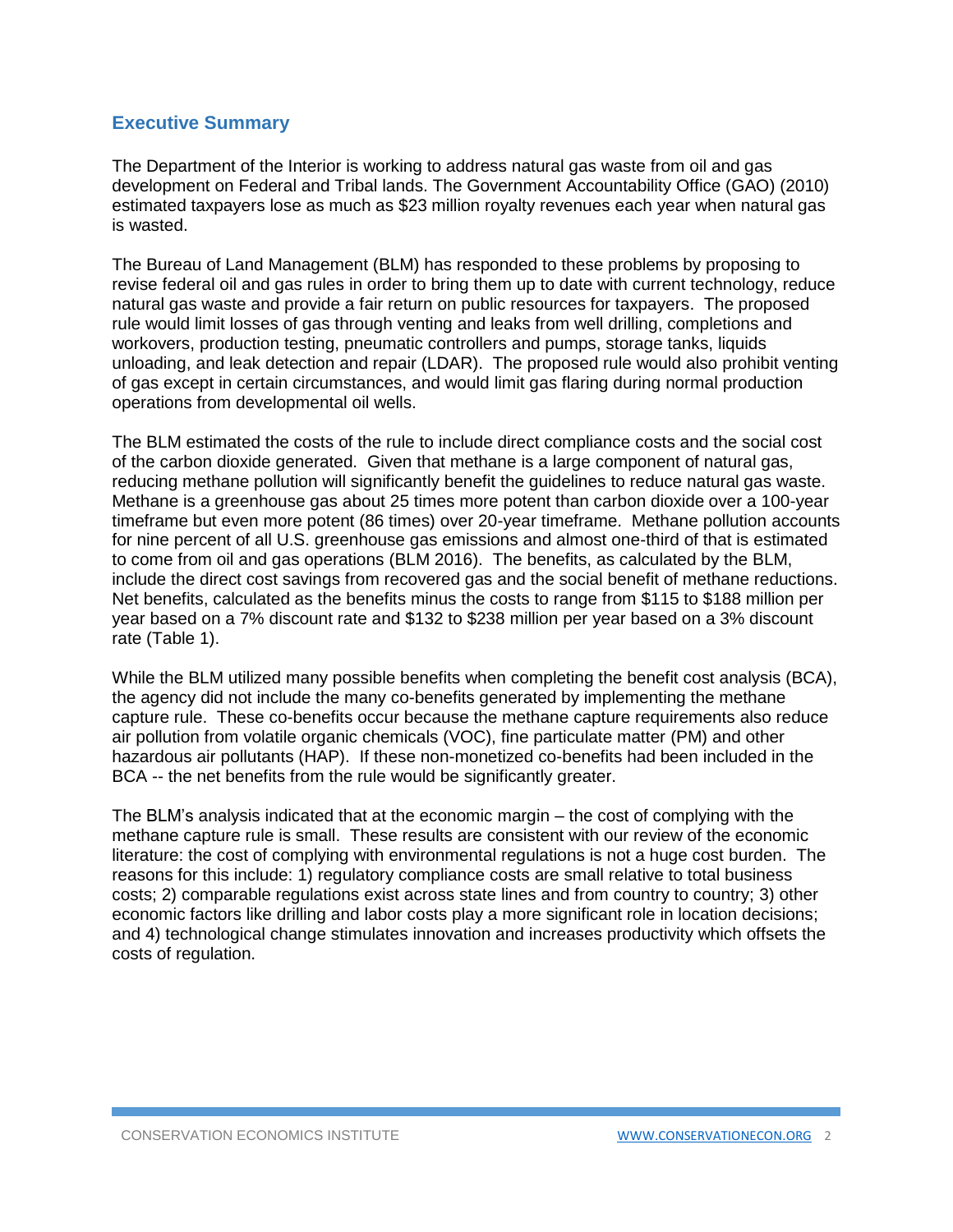| Requirement            | 7% Discount Rate | 3% Discount Rate | <b>Non-Monetized Benefits</b> |  |  |  |  |
|------------------------|------------------|------------------|-------------------------------|--|--|--|--|
| Flaring                | $($11) - $7$     | $$12 - 28$       | Health effects of PM2.5       |  |  |  |  |
|                        |                  |                  | and ozone exposure from       |  |  |  |  |
| <b>Well Completion</b> | $$1 - 2$         | $$1 - 2$         | annual VOC reductions;        |  |  |  |  |
|                        |                  |                  |                               |  |  |  |  |
| Pneumatic              | $$53 - 68$       | $$54 - 73$       | Non-monetized climate         |  |  |  |  |
| Controllers            |                  |                  | benefits;                     |  |  |  |  |
|                        |                  |                  |                               |  |  |  |  |
| <b>Pneumatic Pumps</b> | $$17 - 23$       | \$1723           | Health effects of reduced     |  |  |  |  |
|                        |                  |                  | HAP exposure;                 |  |  |  |  |
| Liquids Unloading      | $$35 - 52$       | $$35 - 55$       |                               |  |  |  |  |
|                        |                  |                  | Visibility benefits           |  |  |  |  |
| <b>Storage Tanks</b>   | $$2 - 5$         | $$2 - 5$         |                               |  |  |  |  |
|                        |                  |                  | Ozone effects on crops        |  |  |  |  |
| <b>LDAR</b>            | $$19 - 43$       | $$20 - 48$       | and forests                   |  |  |  |  |
|                        |                  |                  |                               |  |  |  |  |
| Administrative         | $($2 - 3)$       | $($2 - 3)$       | Incremental                   |  |  |  |  |
| <b>Burden</b>          |                  |                  | environmental benefits of     |  |  |  |  |
|                        |                  |                  | combusting gas                |  |  |  |  |
|                        |                  |                  | downstream.                   |  |  |  |  |

**Table 1. Estimated Annual Net Benefits with EPA Finalizing its Rule. 2017 – 2026 (Millions of \$). 2**

Source: Adapted from BLM 2016

The treatment of technological change is increasingly recognized as an important variable when estimating the benefits and costs of environmental regulations. We find the BLM's revised rules for capturing methane to be well designed to spur continued technological innovation and increased productivity in the oil and gas industry. Our review of the literature also provides evidence that the oil and natural gas industry has much to gain by embracing and perhaps exceeding the BLM's methane capture rule.

The San Juan Basin is a natural gas and oil producing region currently impacted by the low price environment of the bust phase of the boom and bust cycle. We conducted a case study of two counties in the San Juan Basin of northwest New Mexico to better understand regional impacts of the BLM's proposed methane capture rule and focus on natural gas wells as it is the dominant fossil fuel produced in the region. We completed a Net Present Valuation of the costs of complying with proposed LDAR requirements and the new revenues from the methane captured. Based on this analysis we estimated the change in overall gas production and associated royalty payments to the state. We examined 13,493 active federal gas wells in these two counties and determined that 8,718 (65%) of these wells produced less than 90Mcf per day (Table 2).

 $\overline{a}$ 

 $^2$  In 2015, the EPA published a Regulatory Impact Analysis of the Proposed Emission Standards for New and Modified Sources in the Oil and Natural Gas Sector.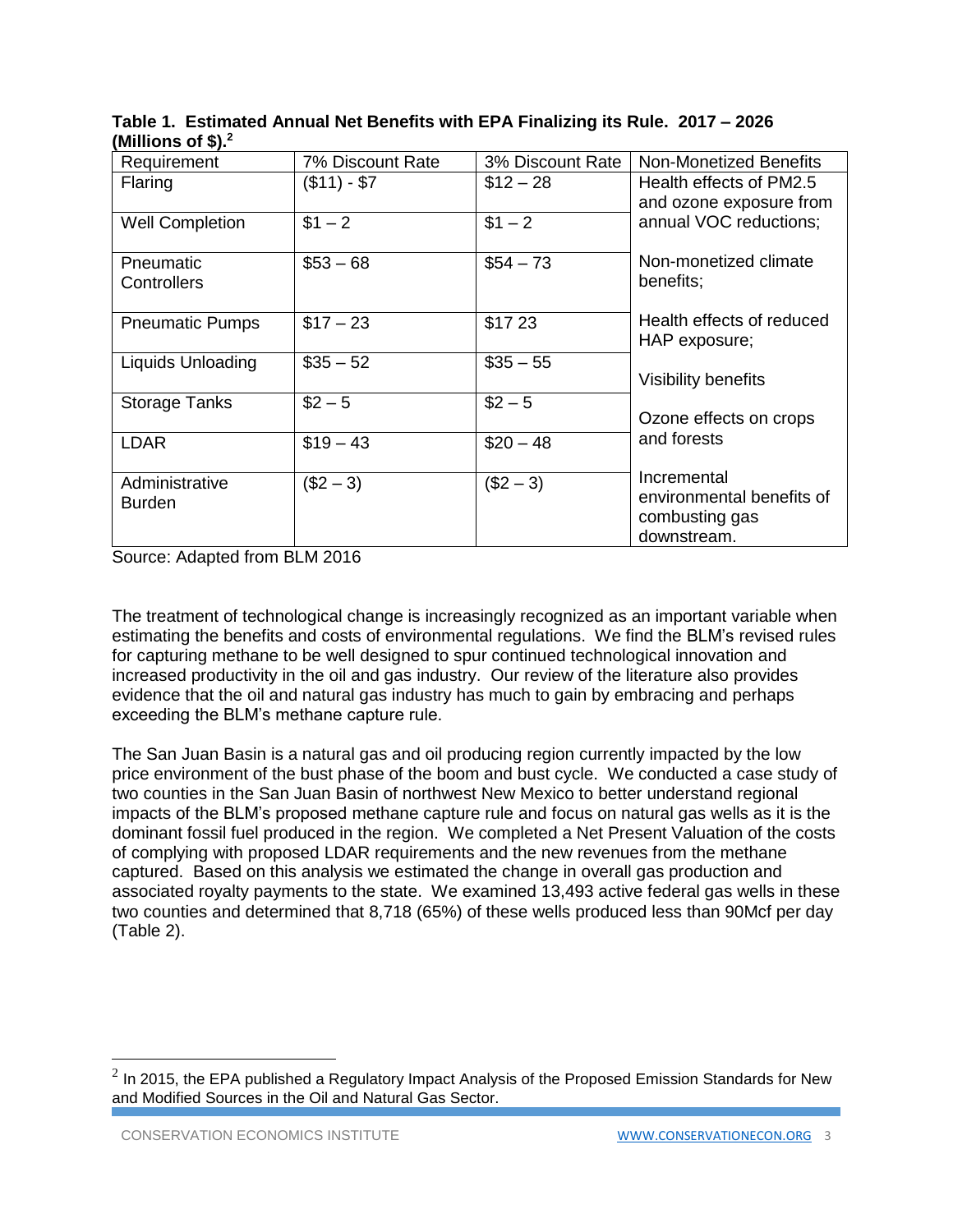| <b>Amount per</b><br>production day       | <b>Number of</b><br><b>Wells in</b><br>$2015^*$ | <b>Percent of</b><br>Total<br><b>Wells</b> | <b>Total 2015</b><br><b>Production</b><br>(MMcf) | <b>Percent of</b><br><b>Total</b><br><b>Production</b> |
|-------------------------------------------|-------------------------------------------------|--------------------------------------------|--------------------------------------------------|--------------------------------------------------------|
| Wells with less than<br>15 <sub>mcf</sub> | 1,360                                           | 10%                                        | 3,682                                            | 0.85%                                                  |
| Wells with less than<br>30 <sub>mcf</sub> | 3,082                                           | 23%                                        | 16,608                                           | 3.85%                                                  |
| Wells with less than<br>60 <sub>mcf</sub> | 6,311                                           | 47%                                        | 66,032                                           | 15.29%                                                 |
| Wells with less than<br>90 <sub>mcf</sub> | 8,718                                           | 65%                                        | 128,634                                          | 29.79%                                                 |
| Total**                                   | 13,493                                          | 100%                                       | 431,776                                          | 100%                                                   |

**Table 2: San Juan and Rio Arriba County Federal Marginal Gas Wells**

\*Active, Federal wells only with greater than10 days of production in both 2014 and 2015, and greater than zero amount produced in both 2014 and 2015.

\*\*Totals include all marginal and non-marginal wells. Marginal well categories are cumulative and do not add up to the total.

Source: New Mexico Oil Conservation Division: http://gotech.nmt.edu/gotech/Petroleum\_Data/allwells.aspx.

Assuming markets recover in three to four years, we estimate that the majority of marginal gas wells will not only reduce methane emissions and natural gas waste, but by capturing the methane for sale, profits will also increase as a result of the proposed rule. $3$  Our analysis indicates that only very marginal gas wells that produce less than 15Mcf/day have a negative return, but the net costs (compliance cost minus new revenue) for these producers is quite small, about \$1,000 annually for the first few years. This suggests a small increase in overall costs, and a minimal increase in net costs for just the smallest wells.

We estimated three scenarios of the economic effect of the methane rule on San Juan Basin royalties to the state of New Mexico. Our analysis indicates under all of the scenarios, that complying with the methane rule would have a small, positive effect on production and royalties in the San Juan Basin. This is consistent with the literature and with the BLM's findings in the RIA. We view the proposed LDAR compliance overall effect on production and royalties to be negligible in the San Juan Basin.

l

<sup>3</sup> The U.S. Energy Information Administration (2016) forecasts natural gas prices to increase in the future: nearly doubling in the next 18 months.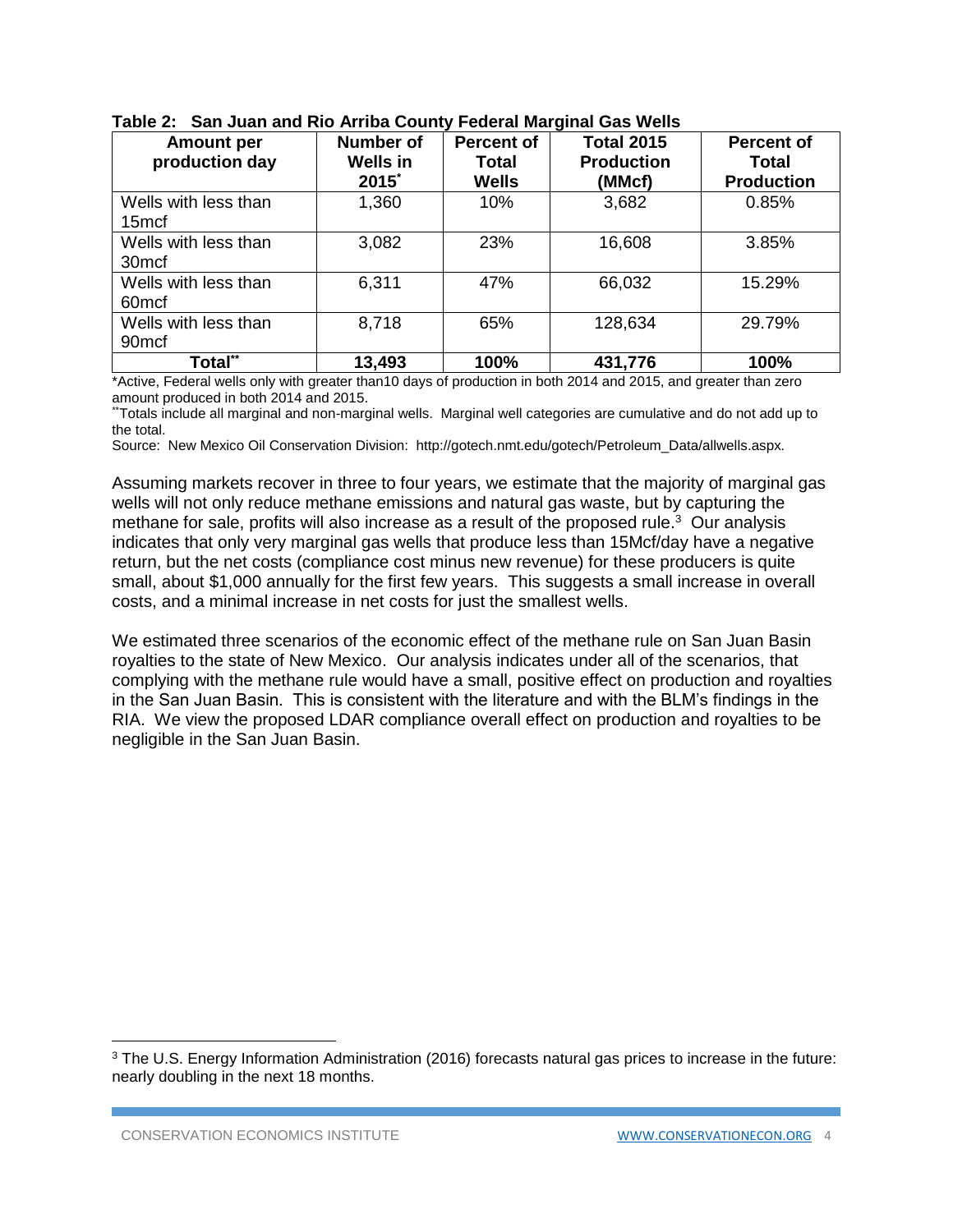## **Introduction**

The Obama Administration's efforts to address climate change include strategies to reduce natural gas waste and methane pollution associated with oil and gas development on Federal public land. The Bureau of Land Management (BLM) under the Mineral Leasing Act of 1920 is required to "use all reasonable precautions to prevent waste of oil or gas developed…"

Between 2009 and 2014, oil and gas producers on public and Indian lands vented, flared and leaked about 375 billion cubic feet (Bcf) of natural gas. Methane is a greenhouse gas about 25 times more potent than carbon dioxide over a 100-year timeframe but even more potent (86 times) over 20-year timeframe. Methane pollution accounts for nine percent of all U.S. greenhouse gas emissions and almost one-third of that is estimated to come from oil and gas operations (BLM 2016). In addition to methane pollution, the Government Accountability Office (GAO) (2010) estimated taxpayers lose as much as \$23 million royalty revenues each year when natural gas is wasted.

The BLM has responded to these problems by proposing to revise federal oil and gas rules, bringing them up to date with current technology, in order to reduce methane waste and provide a fair return on public resources for federal taxpayers, Tribes, and States. In January 2016, the BLM published a Regulatory Impact Analysis (RIA) for the revised rules as required by the Office of Management and Budget (OMB). Guidance from OMB requires regulatory impact analysis to do four things: state the need for the regulation, discuss alternatives, assess benefits and costs of each alternative, and explain why the proposed regulation is the preferred alternative (Harrington and Morgenstern 2004). For our purposes, we will focus on the assessment of the benefits and costs of reducing air pollution by capturing more methane from oil and natural gas development.

This analysis is based upon the draft regulatory requirements released by the BLM in January 2016 and does not reflect recommended changes being made to the rule by either industry or conservation groups. We begin our white paper with a brief summary of the economic tools available for evaluating the revised rule. We then evaluate the new rule based on a review of the BLM's Regulatory Impact Statement and relevant literature. In order to gain some understanding of the effect on gas operators we present a case study of the San Juan Basin of New Mexico. We end with a brief summary of our results.

## **Background**

 $\overline{\phantom{a}}$ 

Methane pollution represents an inefficient use of a valuable resource. A principle of current welfare economics is that markets are efficient only if all market and nonmarket costs are fully reflected in market price<sup>4</sup>. An environmentally and fiscally responsible oil and natural gas

<sup>4</sup> Market costs include the things we normally associate with oil and gas, such as the cost of drilling rigs and materials used during drilling, the labor costs of work crews, interest on borrowed capital, and so on. These market costs are paid directly as a matter of course by oil and gas producers. In addition to these normal expenses, oil and gas production results in environmental and social costs not part of normal business expenses. These indirect nonmarket costs include water and air pollution, the negative impacts on communities from noise and truck traffic, adverse health effects, impacts on wildlife, and other costs not paid directly by oil and gas producers. Called "negative externalities" by economists, these costs are external to oil and gas producers, but are still very real and paid indirectly by someone other than oil and gas producers (Morton 2012, Morton and Kerkvliet 2014).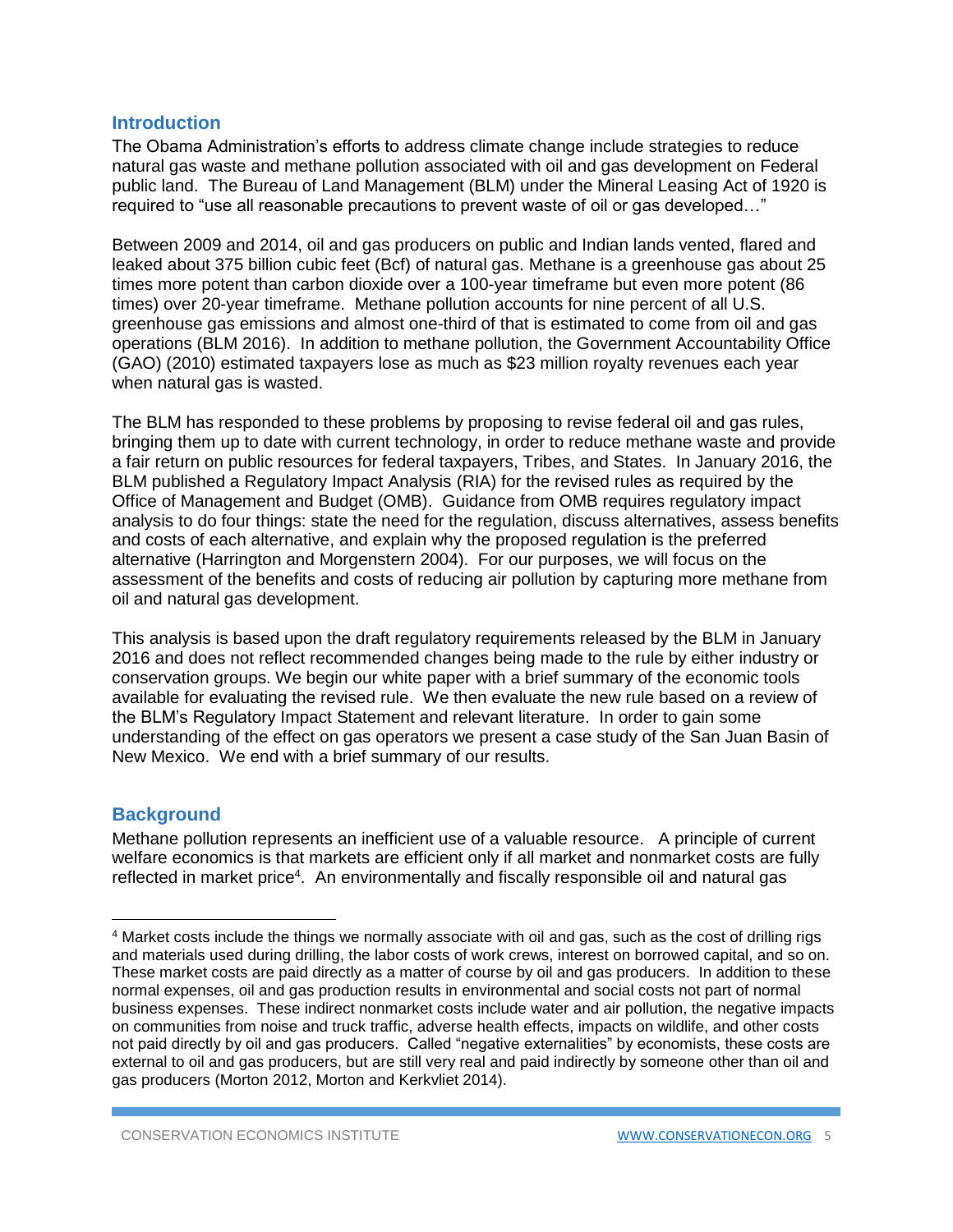program strives to promote efficient energy markets that account for the social and environmental costs in prices and the energy supply curve (Morton and Kerkvliet 2014). However, market failure occurs when non-market costs, such as methane pollution, are not reflected in market prices. Markets fail to maximize net benefits when negative externalities exist.

The polluter pays principle is based on sound environmental economics, will lead to more efficient markets and is a guiding principle for implementing responsible oil and gas development. The polluter pays principle (PPP) simply says that oil and gas companies will pay all of the direct market and indirect non-market costs of producing oil and gas. Internalizing environmental externalities is the main objective of the polluter-pays principle. Economists believe that only when external costs have been fully considered will firms act so as to prevent market failures and move to a socially optimal level of output. Using the PPP, prices account for all of the direct and indirect costs of producing oil and gas.

#### As noted by the BLM (2016):

When gas is wasted rather than captured and brought to market, society loses out on the ability to consume the resource and social benefits are not maximized. In addition, when the wasted gas in question comes from the Federal or Tribal mineral estate, the public or Tribes are often not compensated for the loss if royalty is not assessed. Additionally, state governments do not receive the compensation they are owed through royalty sharing from Federal production.

Wasting gas also produces air pollution, which imposes costs to society that are not reflected in the market price of the gas. Gas that is vented to the atmosphere or flared contributes greenhouse gas (GHG), volatile organic compound (VOC), and hazardous air pollutant emissions that have negative climate, health, and welfare impacts. These uncompensated costs to society are referred to as negative externalities.

Several market inefficiencies occur when society rather than the producer bears the costs of pollution damage. Since the damage is not borne by the producer, it is not reflected in the market price of the commodity, and uncontrolled markets produce an excessive amount of the commodity, dedicate an inadequate amount of resources to pollution control, and generate an inefficiently large amount of pollution. With stock pollutants, like methane and carbon dioxide, which build up in the environment and cause damage over time, the burden will be greater on future generations. Further, the fact that operators do not always bear the full costs of production introduces perverse incentives to the market. Operators that voluntarily make investments to limit or avoid the loss put themselves at a competitive disadvantage in relation to operators who do not make such investments.

Under the polluter pays principle (PPP) oil and gas producers will pay for the non-market costs of the environment and social damages that occur as part of their business operations. Payments are made in many forms, including compliance costs, pollution taxes, assurances bonds, and direct in-kind services for the repair of roads.

 $\overline{\phantom{a}}$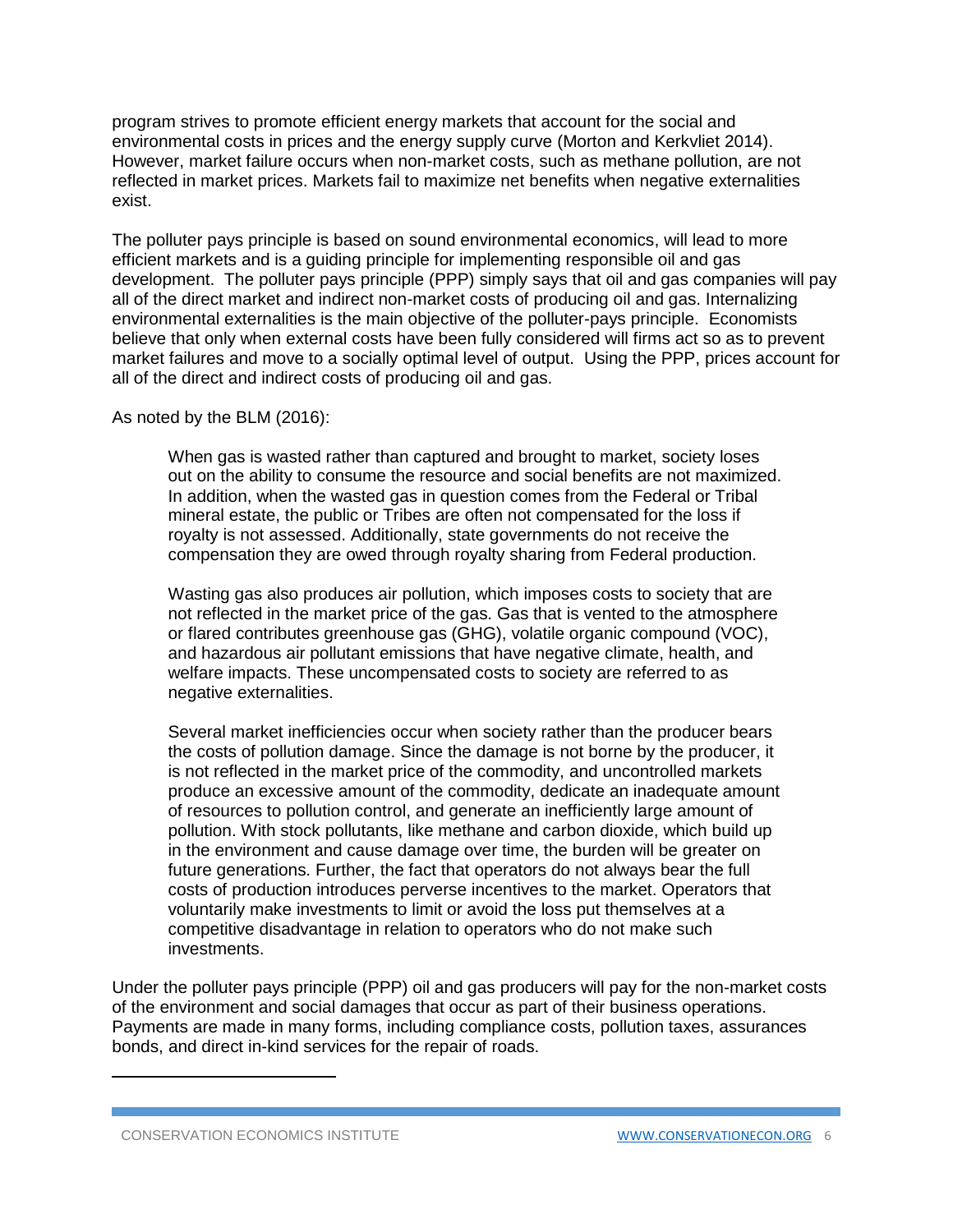#### Benefit Cost Analysis

When evaluating the pros and cons of environmental regulations, economists traditionally complete a benefit cost analysis. Benefit cost analysis is a standard economic tool for comparing the market and non-market benefits of regulations with the costs that must be incurred to secure those benefits. Economists use benefit cost analysis to examine whether oil and natural gas production results in the largest possible benefit for society – or optimal economic efficiency. As Field and Field (2009) point out, "Benefit-cost analysis is for the public sector what a profit-and-loss analysis is for a business firm" (p. 118). Economic efficiency takes the perspective of all of society, and examines all the costs and benefits associated with oil and natural gas production, including nonmarket values (Morton et al. 2015)<sup>5</sup>.

Strategically in 2013, the BLM issued guidance for considering nonmarket environmental values when preparing NEPA analyses for BLM resource management planning and other decisionmaking<sup>6</sup>. From the document (BLM 2013):

All BLM managers and staff are directed to utilize estimates of nonmarket environmental values in NEPA analysis supporting planning and other decisionmaking where relevant and feasible, in accordance with the attached guidance…The use of quantitative valuation methods should contribute to the analysis of one or more issues to be addressed in the environmental analysis supporting planning or other decision-making. A quantitative analysis of nonmarket values in EIS-level NEPA analyses is strongly encouraged where one or more of the criteria described in the attached guidance apply.

In order to comply with the spirit of the law the BLM must include the hidden environmental and social costs of burning oil and natural gas in the benefit cost analysis of the propose methane capture rule.

#### Net Present Value Analysis

 $\overline{\phantom{a}}$ 

Net present value analysis examines the discounted value of future revenue and compares them with the discounted costs associated with production. Companies invest in oil and gas operations expecting future cash flow from production revenues. Assessing the current value of production revenues requires consideration of the time value of money which is reflected in the discount rate. Discounting future revenue with a discount rate is the reverse of compounding today's money with an interest rate (Rose 2001). A positive NPV suggests a good investment. Key variables in the NPV analysis include, estimated production levels for each year, expected well head prices for oil and gas, exploration, development and operating costs, taxes, and the discount rate chosen (Rose 2001).

 $5$  The U.S. Environmental Protection Agency (EPA) published its "Guidelines for Preparing Economic Analyses" (U.S. EPA 2014) that is a standard reference for the benefit cost analyses required by the Office of Management and Budget.

<sup>6</sup> The National Environmental Policy Act (NEPA) requires federal agencies to examine the environmental effects from proposed actions by producing an Environmental Impact Statement (EIS).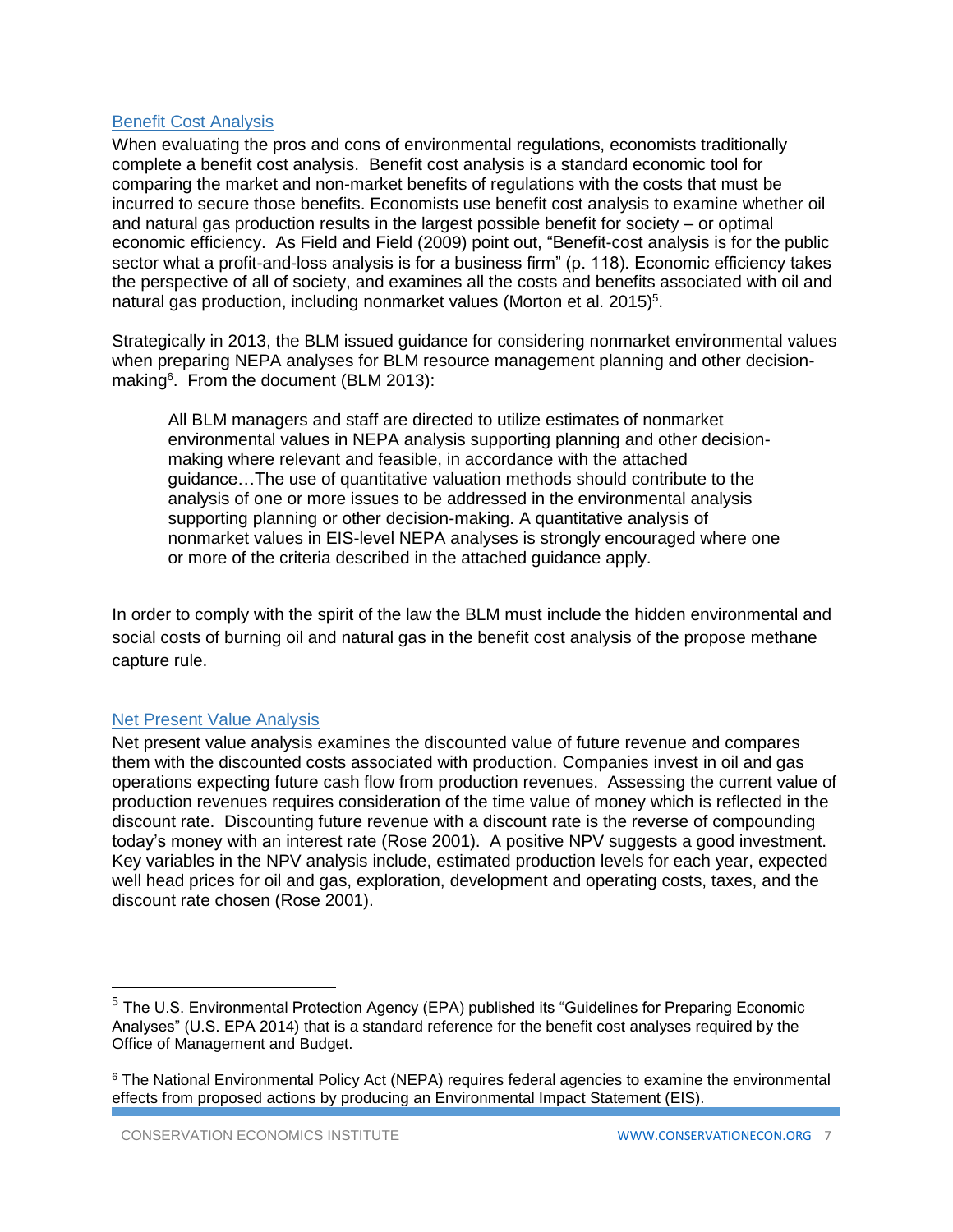## Economic Impact Analysis

Economic impact analysis is an attempt by economists to estimate the additional (marginal) economic contribution a given investment, policy or project may make to the existing economy. Economists rely on an Input-Output (I-O) framework to estimate the jobs associated with oil and gas development as part of an economic impact analysis. Adaptive I-O frameworks used in economic models such as IMPLAN and REMI are used to estimate the direct, indirect and induced jobs associated with changes in oil and gas policies. Direct jobs are created by direct hiring to perform the activity (i.e. drilling); indirect are jobs created by spending to support the work of direct jobs (e.g. pipe used by drillers to drill wells); and induced jobs are created when direct and indirect job holders spend their wages. So, jobs in the drilling pipe industry are indirect jobs, while bar and restaurant workers are induced jobs.

While economic impact analysis is a common tool for estimating jobs, decision-makers would do well to better understand the assumptions and limitations of the I-O framework behind the studies. Importantly, static I-O models such as IMPLAN do not consider the long term economic costs associated with the resource curse.<sup>7</sup> IMPLAN is a tool for estimating jobs in the short run while the resource curse is a long run economic phenomenon.

## **Methane Rule Economic Summary**

The proposed rule would limit losses of gas through venting and leaks from well drilling, completions and workovers, production testing, pneumatic controllers and pumps, storage tanks, liquids unloading, and leak detection and repair (LDAR) (BLM 2016). The proposed rules would also phase in over several years, limits on the venting and flaring of produced natural gas. Specifically, the proposed rule would prohibit venting of gas except in certain circumstances, and would limit gas flaring during normal production operations from development oil wells to 7,200 Mcf/month (on average, per well, across all of the producing wells on a lease) for the first year of the rule's implementation, 3,600 Mcf/month/well for the second year of the rule's implementation, and 1,800 Mcf/month/well thereafter.

#### The Net Benefits Generated by the Rule Are Positive

The BLM estimated the costs, benefits and net benefits for each of the proposed requirements. The costs include direct compliance costs and the social cost of carbon dioxide generated. The benefits include the direct cost savings from recovered gas and the social benefit of methane reductions. Net benefits are calculated as the benefits minus the costs (BLM RIA page 32). We applaud the BLM for including the social costs of carbon and the social costs of methane<sup>8</sup>. The BLM estimates that the overall benefits of the rule exceeded the costs – with net benefits ranging from \$115 to \$188 million per year based on a 7% discount rate and \$132 to \$238 million per year based on a 3% discount rate (Table 1)<sup>9</sup>.

<sup>8</sup> The social costs of methane were estimated based on research by Marten et al. (2015), while the social costs of carbon dioxide were estimated using the results from the U.S. Governments Interagency Working Group on Social Cost of Carbon (2013).

 $\overline{\phantom{a}}$ 

 $7$  Many academic studies (e.g. Papyrakis, E. and R. Gerlagh 2007, James and Audland 2011) have found that economies relying heavily on natural resource extraction are poor performers in terms of growing income, decreasing poverty, and improving lives. This poor performance has become known as the "resource curse".

<sup>9</sup> The results presented assume that the EPA finalizes its own rule of oil and gas emissions (EPA 2015).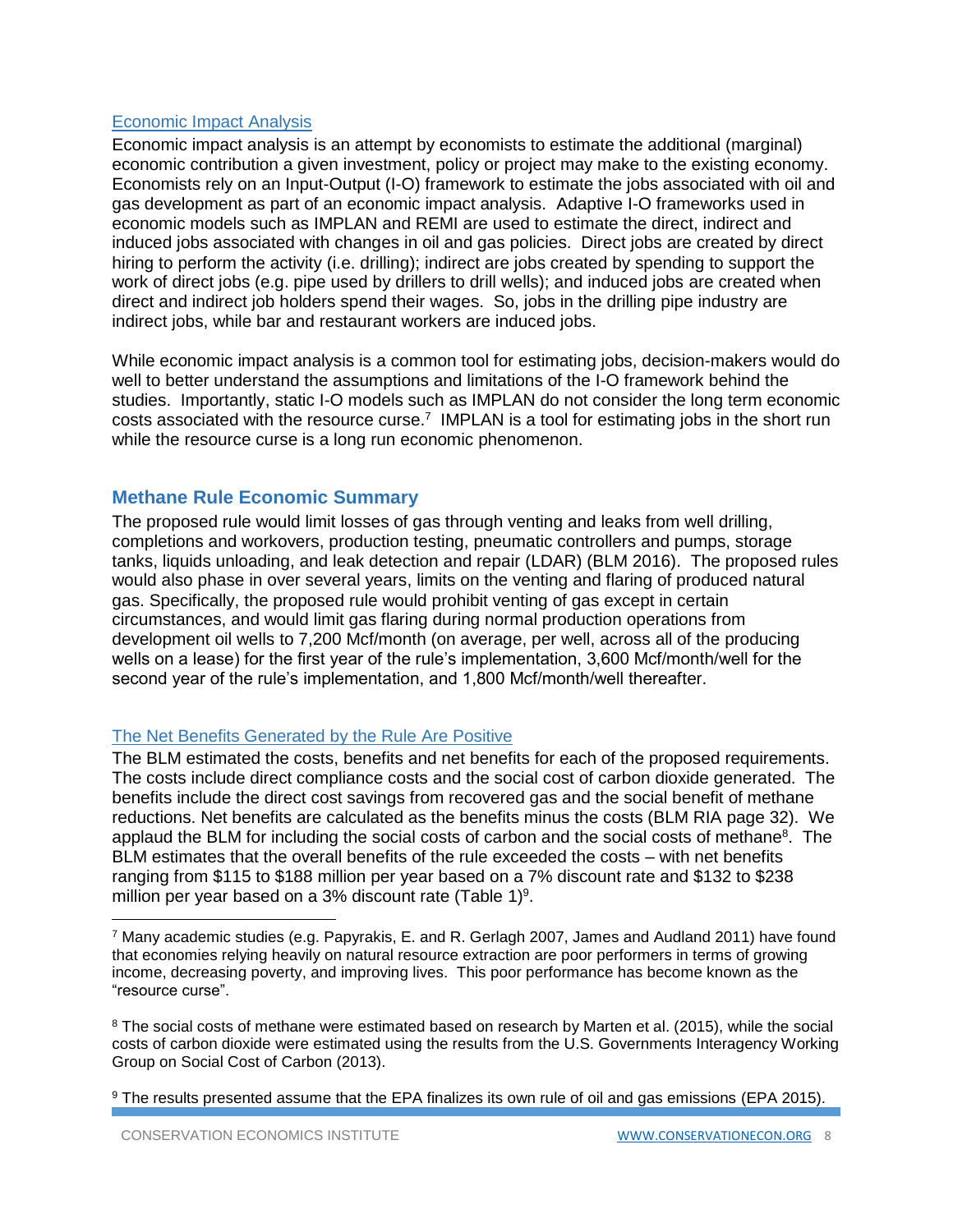The BLM did not include the co-benefits to public health from reducing VOC pollution or other hazardous air pollutants associated with oil and gas development. These co-benefits occur because the methane capture requirements also reduce air pollution from volatile organic chemicals (VOC), fine particulate matter (PM) and other hazardous air pollutants (HAP) (EPA 2015). The BLM quantified the amounts of the pollution prevented but did not monetize them in the BCA. A partial list of the non-monetized benefits includes: 1) health benefits from lower levels of ozone and HAP; 2) reduced incidence of premature mortality and morbidity from exposure to particulate matter; 3) benefits from increased in visibility for visitors to public land and citizens living in residential areas; and 4) benefits to crop yields and forest growth from lower levels of ozone (EPA 2015, BLM 2016). It bears repeating: if these non-monetized cobenefits from implementing the methane capture rule were included in the BCA -- the net benefits from the BLM methane capture rule would be significantly greater.

|                  | Table 1. Estimated Annual Net Benefits with EPA Finalizing its Rule. 2017 - 2026 |  |  |  |
|------------------|----------------------------------------------------------------------------------|--|--|--|
| (Millions of \$) |                                                                                  |  |  |  |

| Requirement                     | 7% Discount Rate | 3% Discount Rate | Non-Monetized Benefits                                                    |
|---------------------------------|------------------|------------------|---------------------------------------------------------------------------|
| Flaring                         | $($11) - $7$     | $$12 - 28$       | Health effects of PM2.5<br>and ozone exposure from                        |
| <b>Well Completion</b>          | $$1 - 2$         | $$1 - 2$         | annual VOC reductions;                                                    |
| Pneumatic<br>Controllers        | $$53 - 68$       | $$54 - 73$       | Non-monetized climate<br>benefits;                                        |
| <b>Pneumatic Pumps</b>          | $$17 - 23$       | \$1723           | Health effects of reduced<br>HAP exposure;                                |
| Liquids Unloading               | $$35 - 52$       | $$35 - 55$       | Visibility benefits                                                       |
| <b>Storage Tanks</b>            | $$2 - 5$         | $$2 - 5$         | Ozone effects on crops                                                    |
| <b>LDAR</b>                     | $$19 - 43$       | $$20 - 48$       | and forests                                                               |
| Administrative<br><b>Burden</b> | $($2 - 3)$       | $($2 - 3)$       | Incremental<br>environmental benefits of<br>combusting gas<br>downstream. |

Source: Adapted from BLM 2016.

## Summary of LDAR and Flaring Requirements

The LDAR requirements specify that inspections must be conducted twice a year using optical gas imaging (OGI) (such as an infra-red camera), instrument-based monitoring devices approved by the BLM; or a portable analyzer device, assisted by audio, visual, and olfactory (AVO) inspection (BLM 2016, page 103). Further, operators with more than 500 wells within a

 $\overline{a}$ 

For simplicity in presentation, we summarize the BLM's results assuming the EPA finalizes and adopts its own rule.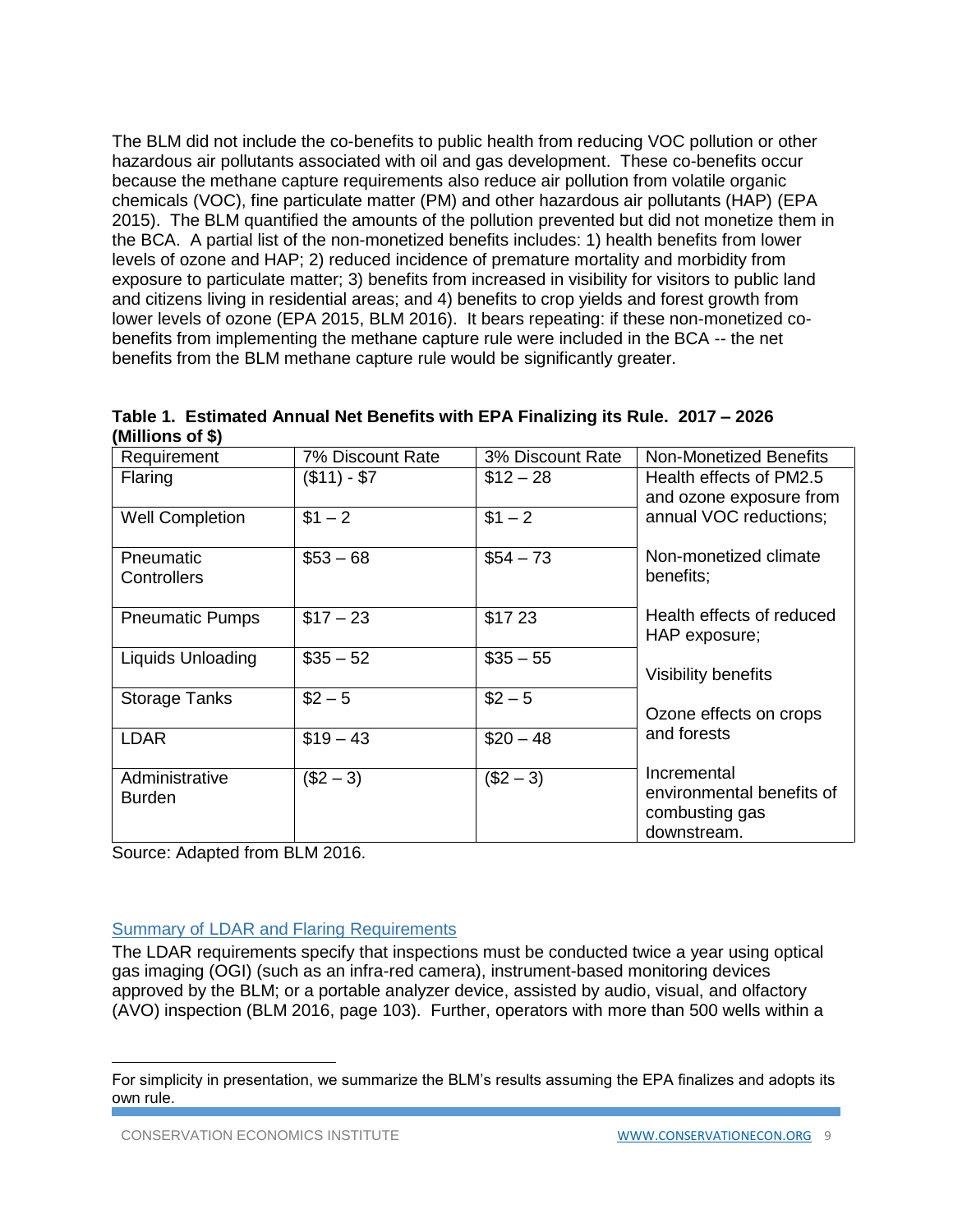single BLM field office, must use a BLM-approved OGI or another instrument-based monitoring device to detect methane leaks.

The BLM (2016) estimates that the proposed semi-annual LDAR requirement would result in net benefits of \$19 –48 million per year, depending on the year. The key variables in the analysis of LDAR requirements include natural gas production rates, the leakage rate, the capture rate, future natural gas prices, and compliance costs.

Compliance costs include the costs of inspection and the costs of repairing the leak once found. Carbon Limits (2014) using primarily data from Canada, completed an NPV analysis of LDAR for wells pads and batteries<sup>10</sup>. The first analysis compared the repair costs with the value of gas captured and sold. In almost all cases the NPV was positive: the value of the captured and sold gas exceeded the cost of repairing methane leaks. Their results indicate that the vast majority of the leaks are economic to repair, when the value of gas is \$3/Mcf or higher.

Carbon Limits (2014) completed a second analysis examining the full program cost which includes the survey-inspection along with the repair costs. When the inspection costs are included, the majority of facilities have negative NPVs. However, as noted by Carbon Limits (2016): "…this review suggests that the results of the analysis performed in this study may be conservative when considering US facilities, since the facilities in the database were subject to ongoing LDAR surveys. Therefore, the abatement costs presented in this report are considered to be higher than the expected abatement cost for reducing emissions from US facilities where LDAR is not currently in place." In addition, "At US facilities, LDAR programs are not generally in place, and thus current leaks are expected to be larger than at the facilities in our database" (Carbon Limits 2014). What this means is that larger leak rates in the US will produce more revenue from the captured methane. All of which suggests that the number of negative NPV for LDAR will drop while the number of positive NPVs will increase when using data more representative of U.S. wells.

Since the NPV for repairing leaks is positive, the key to improving the NPV for total LDAR compliance costs is to reduce the costs of inspections over time. By decreasing detection costs over time, operators can benefit from efficiency gains and higher NPVs. In fact, evidence from Encana in the Jonah field of Wyoming shows declining inspection costs, underscoring the potential benefits from technological gains in leak detection (Encana 2014)

The primary means to avoid flaring of associated gas from oil wells is to capture, transport, and process that gas for sale, using the same technologies that are used for natural gas wells. While industry continues to reduce the cost and improve the reliability of this technology, it is longestablished and well understood. The capture and sale of associated gas can pay for itself where there is sufficient gas production relative to costs of connecting to or expanding existing infrastructure (BLM 2016, page 46)

In addition to current technologies, entrepreneurs are developing new technologies designed to capture smaller amounts of gas and put them to productive uses where building a pipeline to connect to the market is impractical. Emerging technological solutions include: separating out

 $\overline{\phantom{a}}$ 

<sup>&</sup>lt;sup>10</sup> Well batteries include equipment on site in addition to the well head (e.g. an oil/liquids storage tank, and/or separator, etc.).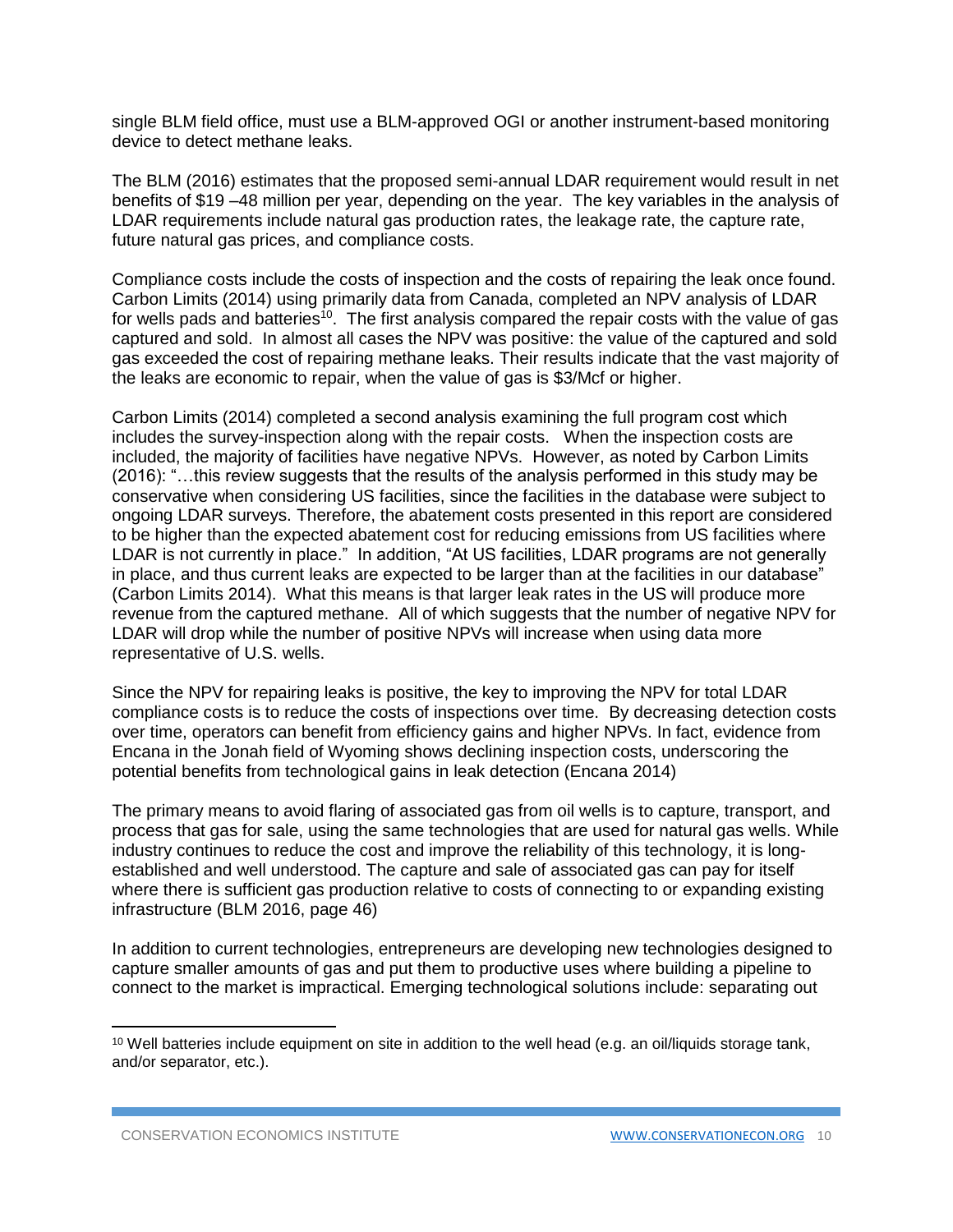natural gas liquids (NGL) and trucking them off location; gas to liquid (GTL), a process which converts the gas into synthetic crude oil; using the gas to run micro-turbines to generate power; and using small integrated gas compressors to convert the gas into compressed natural gas (CNG) that can be used on-site or trucked off location for use as transportation fuel or conversion to chemicals (BLM 2016). Adopting the flaring rule will help push these emerging technological innovations into the marketplace.

The BLM (2016) estimates the proposed flaring requirement using currently available technology would increase natural gas production as well as the production of natural gas liquids resulting in net benefits ranging from \$13 – 30 million per year (present value calculated using a 3% discount rate) (page 60). The key variables in the analysis of the flaring requirement include oil and gas production rates, future oil and gas prices, and the distance to a pipeline.

#### Impacts on Small Companies

To examine the economic impact of the rule on small entities, the BLM performed a screening analysis for impacts on a sample of small entities by analyzing the potential impact on profit margins. For the 26 companies in the screening analysis, the proposed rule's estimated compliance costs would reduce the entities' profit margin, on average, by 0.104 percentage points if the EPA does not finalize its own methane capture rule, or 0.087 percentage points if the EPA does finalize its rule. Based on this information, the BLM concludes that the proposed rule would not have a significant impact on a substantial number of small entities.

The marginal costs of complying with the BLM methane capture rule are small relative to overall revenues and costs and are unlikely to be the cause of wells shutting in. The BLM (2016, page 152-3) concluded, "We generally believe that the cost savings available to operators would exceed the compliance costs or that the compliance costs would not be as significant as to force the operator to prematurely abandon the well."

The results of the BLM RIA are consistent with the recent rulemaking in Colorado. Colorado's Air Quality Control Commission (2014) estimated a net cost to industry of implementing the new air quality rules of \$42.4 million per year representing approximately 0.4% of industry's annual revenues. The Commission concluded:

Given this small percentage, the Division's proposal is unlikely to have any appreciable impact on the economic competitiveness of the industry as a whole. This conclusion is bolstered by the fact that several of the largest oil and gas companies in the state (Anadarko Petroleum Corp., Noble Energy, Inc., Encana Oil and Gas USA, and DCP Midstream) fully support the Division's proposed revisions (page 38).

#### BLM Exemptions for Marginal Wells

Despite the relatively small compliance costs, the BLM's RIA included exemption clauses for requirements if compliance would force the operator to abandon the well. For marginal wells, the proposed LDAR requirements provide operators with flexibility for reducing the costs associated with compliance (BLM 2016).

The operator may conduct a comprehensive inspection program that uses instrument-based monitoring devices or alternatively rely on continuous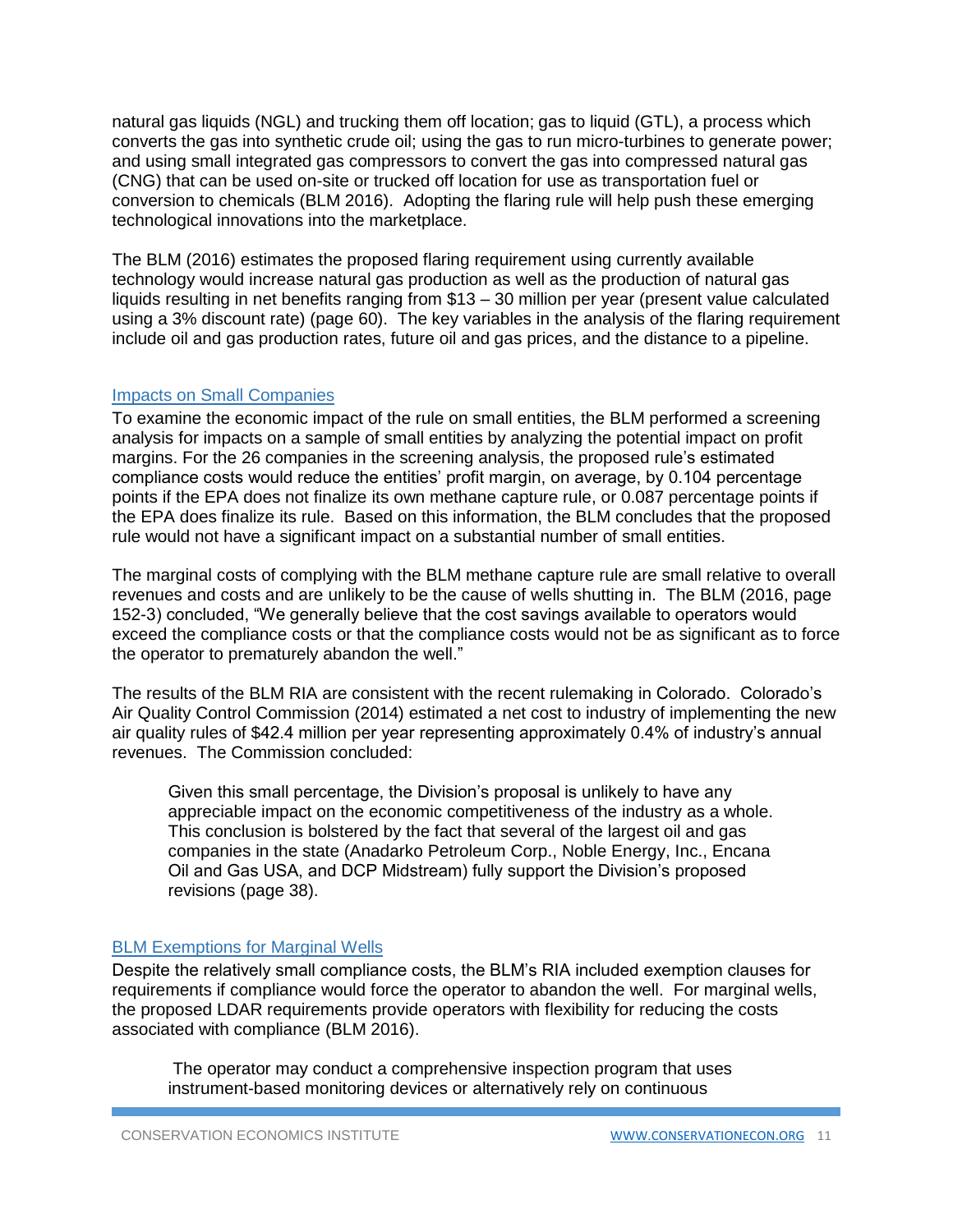emissions monitoring that matches the operator's abilities and programs in place, if so approved by the BLM. Additionally, for operators with fewer than 500 wells within a BLM field office, the BLM drafted a provision that would allow the use of less expensive leak detection tools. The intent of this provision is to limit the requirement to use more costly instrument-based methods to larger operators with more wells over which to spread the costs of the required inspections.

With respect to marginal wells and flaring requirements, the BLMs revised rules actually provides two exemptions from the rule (BLM 2016).

- 1. The BLM may approve an alternative flaring limit above those specified if the operator demonstrates that the specified limits would impose such costs as to cause the operator to cease production and abandon significant recoverable oil reserves under the lease.
- 2. The BLM would also provide a renewable, two-year exemption from the flaring limits to operators of existing wells that are located at least 50 miles from the nearest gas processing facility, and are flaring at least 50% above the specified limit.

With these above LDAR and flaring exemptions, the likelihood of marginal wells shutting down because of the methane capture rule becomes even lower.

## **The Results in the BLM RIA are Consistent with the Peer Reviewed Literature.**

The analysis included in the BLM RIA indicated that at the economic margin – the cost of complying with environmental regulations is small and certainly not a huge cost burden. The following review is not comprehensive but we do cite comprehensive reviews of the literature that strongly suggests that the BLM's RIA results are consistent with the economic literature. Our review of the literature also provides evidence that the oil and natural gas industry has much to gain by embracing and perhaps exceeding the BLM's methane capture rule.

In a study published in the Journal of Economic Literature, Jaffe et al. (1995) examined two decades of research looking for a negative impact from environmental regulations and concluded: "studies attempting to measure the effect of environmental regulations…have produced estimates that are either small, statistically insignificant, or not robust to test model specifications." Reasons for this somewhat counterintuitive result include: 1) regulatory compliance costs are small relative to total business costs; 2) comparable regulations exist across state lines and from country to country; and 3) other economic factors like labor costs play a more significant role in location decisions.

These retrospective results are consistent with the "Porter Hypothesis" offered by a Harvard business professor. According to Porter (1991) and Porter and van der Linde (1995), environmental regulations provide firms with an incentive to innovate and develop more costeffective methods of achieving regulatory compliance. As a result of investing in innovation, companies may also discover new technologies that reduce both pollution emissions and production costs.

Regulations that are designed to push technological innovation and increase productivity will help offset the costs of regulations and in some cases can actually lead to increased profits. The basic idea is that with technological change, the near term costs of regulation can be offset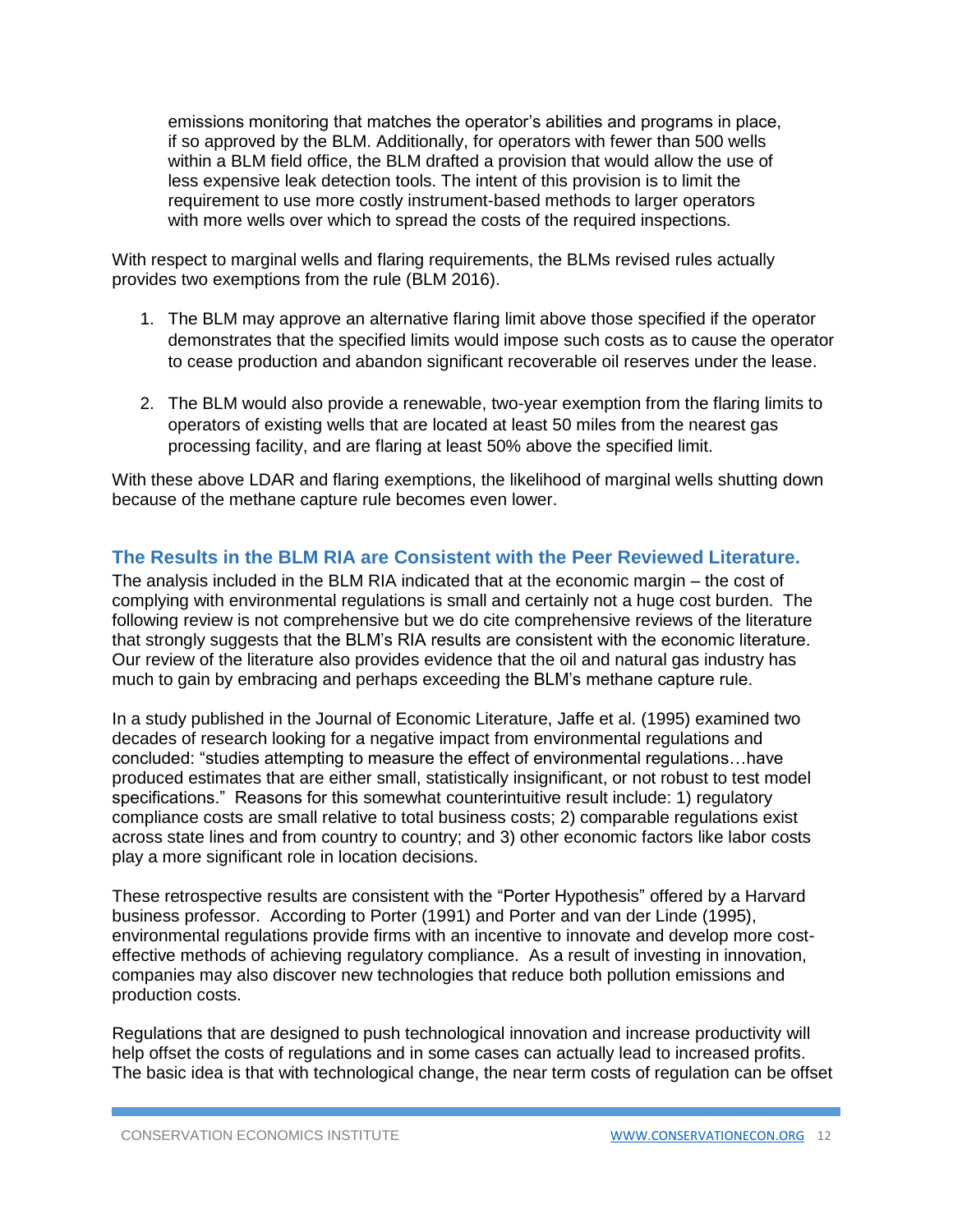in part or in full, if in the long term environmental regulations stimulate innovation and increase productivity (Brannlund and Lundgren 2009).

Ambec et al. (2011) in a 20-year retrospective look the Porter Hypothesis concluded:

This paper has provided an overview of the key theoretical and empirical insights on the (Porter Hypothesis) to date. First on the theoretical side, it turns out that the theoretical arguments that could justify the (Porter Hypothesis) are now more solid than they appeared at first…On the empirical side, on one hand, the evidence about the "weak" version of the hypothesis (stricter regulation leads to more innovation) is also fairly well established. On the other hand, the empirical evidence on the strong version (stricter regulation enhances business performance) is mixed, with more recent studies providing more supportive results.

The treatment of technological change is increasingly recognized as an important variable when estimating the benefits and costs of environmental regulations. We find the BLM's revised rules for capturing methane to be well designed to spur continued technological innovation in the oil and gas industry. And capturing more methane leads to increasing productivity.

We reviewed three peer-reviewed publications of regulatory impacts and the oil and gas industry and all three showed support for the Porter Hypothesis. In a peer-reviewed study of environmental regulations and oil refineries, Berman and Bui (2001) found that in meeting more stringent environmental standards, oil refineries in the Los Angeles air basin actually increased their productivity and efficiency. The increase in productivity was a result of "a careful redesign of production processes induced by the need to comply with environmental regulations." A second study using data from offshore oil and natural gas production in the Gulf of Mexico, found that environmental regulation did in fact induce technological change in the oil and gas industry (Managi et al. 2005).

A third study by Ford et al. (2014) found support for the Porter Hypothesis and the traditional top-down view of oil and gas regulations in Australia. Their results reveal that a high regulatory burden relates strongly to product and service innovations as well as all types of novel innovations. Ford et al. (2014) found that technological innovation is simultaneously related to a high regulatory burden and the presence of competitive capabilities, collaborative activity and research and development (R&D). According to their economic model, it is the presence of all of these factors in tandem which explain technological innovation in Australia's oil and gas industry.

The results from two additional studies are relevant to the oil and gas industry. Hart and Ahuja (1996) found a positive relation between emission reductions and firm performance. The biggest bottom line benefits accrue to the 'high polluters' where there are plenty of low-cost improvements to be made. Their results suggest that the marginal costs of reducing emissions seldom exceed marginal benefits.

Also of interest is a recent study by Lucas, M.T and T.G Noordewier (2016) that asked the question "what are the circumstances under which it might pay to be green?" Among the results, the authors found that within dirty and non-proactive industries there is a positive marginal effect on firm performance as a result of engaging in environmental management practices. Moreover, the effect on financial performance of implementing environmental management practices is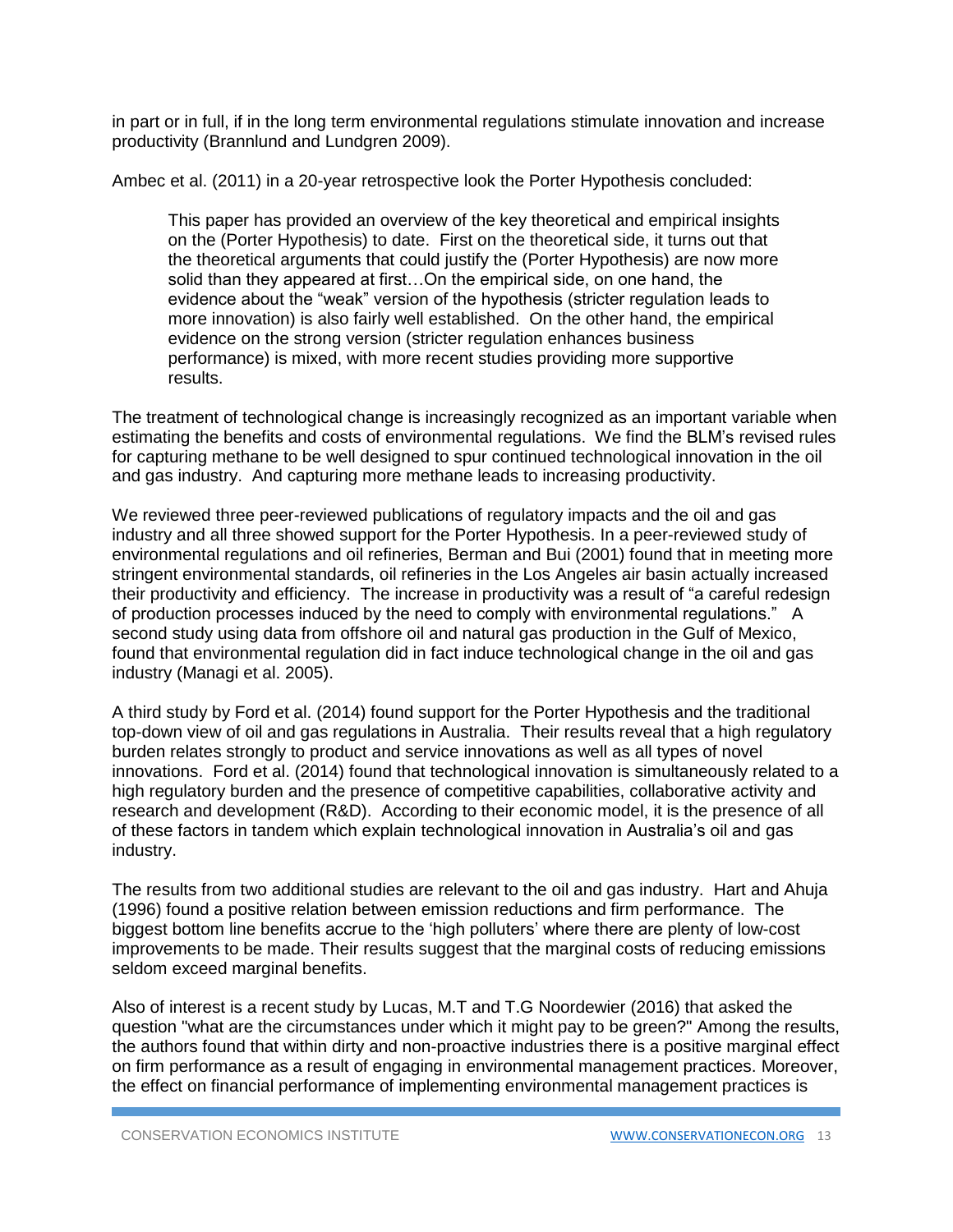greater in relatively dirty and non-proactive industry contexts than in relatively clean and proactive industries.

Despite these examples, the oil and gas industry has been somewhat reluctant to embrace change by investing in technological innovation. As summarized by Perrons (2014):

Future oil and gas resources—especially in non-OPEC countries—will tend to be deeper, harder to find, and in environments that are significantly more difficult to access than they used to be (Managi et al. 2004, 2005b; Hinton,2010). Second, high- profile disasters… like the recent Deepwater Horizon accident (Flournoy, 2011; Perrons,2013) have brought about a marked change in the expectations placed upon oil and gas companies with regard to environmental stewardship, safety, and human welfare (Mirvis, 2000; Managi et al.,2005a; Hofmeister,2010). In the face of these kinds of challenges, technology will clearly play a pivotal role in the success or failure of tomorrow's oil and gas firms (Longwell, 2002; Mitchell et al.,2012). Despite the strong case for technology, however, the industry has a reputation for being slow to develop and adopt innovations…

The sector has accordingly been characterized in the literature as "slow clock speed" (Fine, 1998, p.239), "low-and medium-tech" (von Tunzelmann and Acha,2006, p. 408), and "technologically timid" (Lashinsky,2010, p.88). Oil & gas producers have also been categorized as "low R&D intensity" because they have historically invested less than 1% of their net revenue in research and development (R&D) (von Tunzelmann and Acha, 2006; Moncada-Paternò-Castelloetal.,2010).

The challenge presented by the BLM's methane capture rule offers the oil and gas industry an opportunity to alter its approach by embracing the technological change necessary for reducing air pollution.

## **Case Study of San Juan Basin Gas Wells and the Methane Rule**

The oil and gas industry in the U.S. is facing some serious challenges – some of which are selfinflicted wounds from over-production during an extended boom period. The industry is now in the bust phase of the boom and bust cycle. Commodity prices are down as are drilling rig counts. Shale gas production now provides competition for marginal natural gas wells in the Rocky Mountain states – as does associated natural gas produced from oil wells. Oil production from the Middle Eastern countries outcompete high cost producers in the US. And last but not the least is the oil and gas industry's serious debt problem $11$ .

With all of these other major economic challenges, the cost of the methane capture rule is not a primary economic factor for the determination of continued production versus well shut-in, and may very well improve most well financials. Because it will likely improve overall economic efficiency, as detailed in the RIA benefit cost analysis, an understanding of potential regional impacts can help inform local stakeholders. In order to understand the impact on the proposed LDAR requirements, we completed a case study for the San Juan Basin in New Mexico  $-$  a

l

 $11$  Oil and gas company Energy XXI Ltd. recently filed for bankruptcy protection after spending \$5 billion on acquisitions during the boom years before the current bust (Rizzo and Olson, Bloomberg News, 2016).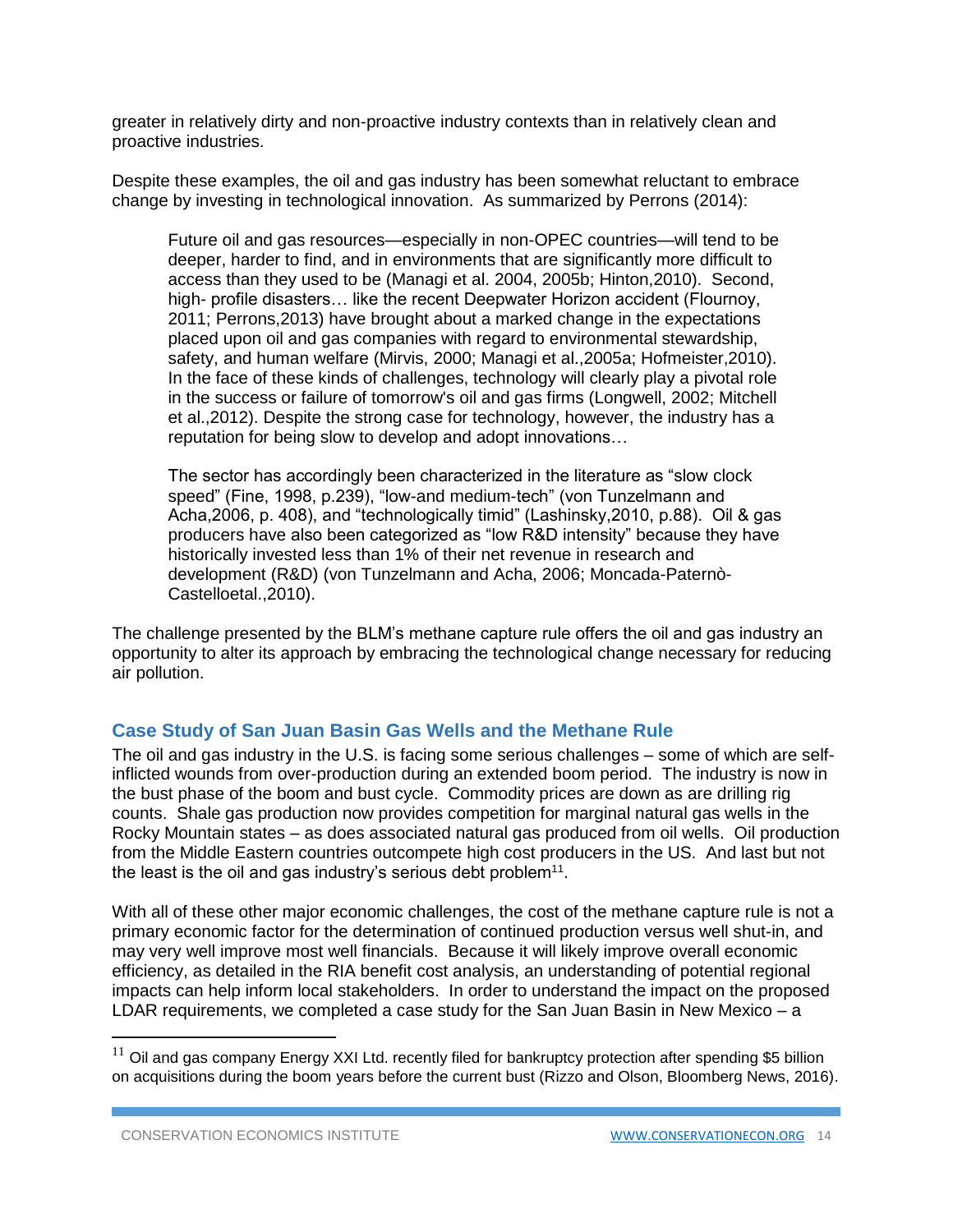natural gas and oil producing region currently impacted by the low price environment of the bust phase of the boom and bust cycle. We first estimate the economic effect of methane rule compliance on marginal gas well operators by conducting a net present valuation (NPV) of compliance. With this filter we examine San Juan Basin marginal gas wells in northwest New Mexico to illustrate potential regional impacts on overall gas production and associated royalties.

We examine the methane rule compliance effect on the economics of San Juan Basin gas wells in the northwestern New Mexico counties of San Juan and Rio Arriba. San Juan and Rio Arriba counties are generally rural lands with small communities in northwest New Mexico and include substantial federal public lands and Indian reservations and trust lands. Oil and gas production and employment spiked in 2003 but are now decreasing (see Figure 1). In 2014, about ten percent of all jobs in San Juan County were associated with oil and gas development and about nine percent of the two counties employment combined were in oil and gas development (Census Bureau, County Business Patterns, as reported in Headwaters Economics' Economic Profile System).





Source: U.S. Department of Commerce. 2015. Census Bureau, County Business Patterns, Washington, D.C., as reported in Headwaters Economics' Economic Profile System (headwaterseconomics.org/eps).

Due in part to competition from other regions, recent natural gas production in the San Juan Basin has been in decline. San Juan Basin natural gas production has fallen at an annualized trend-line rate of 4.7% since 2006, while U.S dry gas production has increased at a 4.2% annual-trend line rate over the same period (Natural Gas Intelligence 2016). <sup>12</sup>

 $\overline{\phantom{a}}$ 

<sup>&</sup>lt;sup>12</sup> The commodity downturn has proven to be too much for some producers. Samson Resources Corp., which operates in the San Juan along with a number of other basins, filed for Chapter 11 bankruptcy in September 2015 (Natural Gas Intelligence 2016).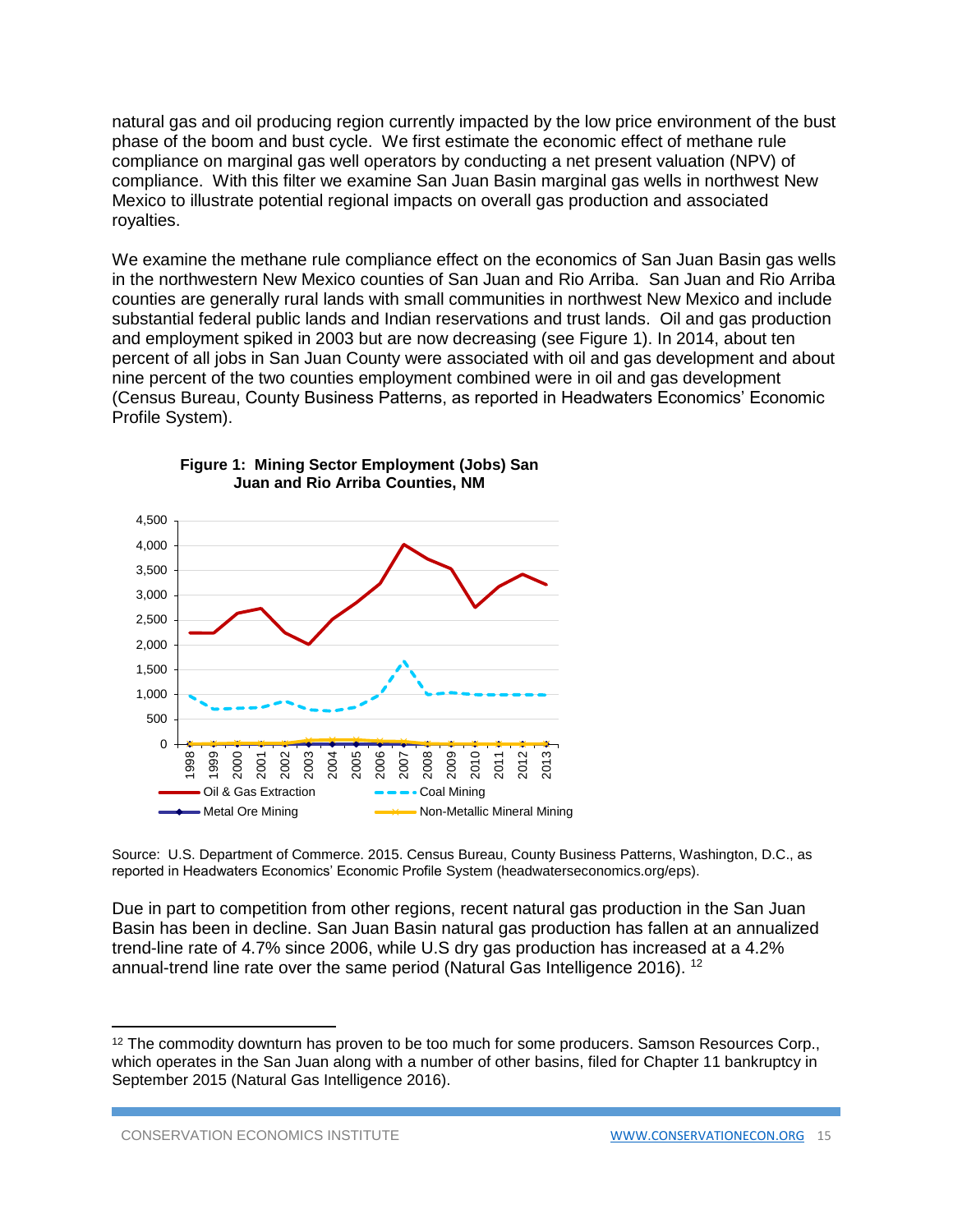After peaking at 14 in August 2011, the drilling rig count in the San Juan Basin stood at just 3 in early October 2015. 2 of those rigs were in Rio Arriba County, NM, with the third in San Juan County, NM. The flood of Marcellus gas supplies to market over the past few years, which dropped the commodity's price well below the crude oil value slump, led producers in the San Juan Basin away from the gassier part of the play and towards the oil-rich Mancos Shale portion located in the southern end of the basin. (Natural Gas Intelligence 2016).

Competition from more productive shale gas wells closer to the market is not expected to change in the short run. Volatile market price swings will continue to be a determining factor of profitability. These explanatory variables will have tremendous influence on well financials, with or without the methane capture rule.

The San Juan Basin is centered around the northwest New Mexico counties of San Juan and Rio Arriba. To better understand the scale of gas production and industry characteristics, we examined the economic characteristics of all federal, active gas wells in San Juan and Rio Arriba counties. The gas well data was pulled from the State of New Mexico's Oil Conservation Division.<sup>13</sup> In total, we examined 13,493 active federal gas wells in these two counties. We focused our analysis on a range of marginal wells that produce less than 90Mcf per day. These two counties have numerous marginal wells (8,718 or 65% of examined wells) that produce less than 90Mcf per day. Table 2 presents 2015 production data and marginal well characteristics for federal gas wells in San Juan and Rio Arriba counties of New Mexico.

| <b>Amount per</b><br>production day       | <b>Number of</b><br><b>Wells in</b><br>2015* | <b>Percent of</b><br>Total<br><b>Wells</b> | <b>Total 2015</b><br><b>Production</b><br>(MMcf) | <b>Percent of</b><br>Total<br><b>Production</b> |
|-------------------------------------------|----------------------------------------------|--------------------------------------------|--------------------------------------------------|-------------------------------------------------|
| Wells with less than<br>15 <sub>mcf</sub> | 1,360                                        | 10%                                        | 3,682                                            | 0.85%                                           |
| Wells with less than<br>30 <sub>mcf</sub> | 3,082                                        | 23%                                        | 16,608                                           | 3.85%                                           |
| Wells with less than<br>60 <sub>mcf</sub> | 6,311                                        | 47%                                        | 66,032                                           | 15.29%                                          |
| Wells with less than<br>90 <sub>mcf</sub> | 8,718                                        | 65%                                        | 128,634                                          | 29.79%                                          |
| Total**                                   | 13,493                                       | 100%                                       | 431,776                                          | 100%                                            |

**Table 2: San Juan and Rio Arriba County Federal Marginal Gas Wells**

\*Active, Federal wells only with greater than10 days of production in both 2014 and 2015, and greater than zero amount produced in both 2014 and 2015.

\*\* Totals include all marginal and non-marginal wells. Marginal well categories are cumulative and do not add up to the total.

Source: New Mexico Oil Conservation Division: http://gotech.nmt.edu/gotech/Petroleum\_Data/allwells.aspx.

#### Effect of Proposed LDAR Requirements on San Juan Basin Marginal Gas Wells

The regulatory analysis, the literature, and industry examples (e.g., Encana 2014) all indicate that the methane rule will largely result in increased efficiencies and reduced pollution and waste for oil and gas operators. With little information on how marginal well financials may be affected by the proposed requirements nationally, we examine the economic effect on San Juan

 $\overline{a}$ 

<sup>13</sup> Available at: [http://gotech.nmt.edu/gotech/Petroleum\\_Data/allwells.aspx.](http://gotech.nmt.edu/gotech/Petroleum_Data/allwells.aspx)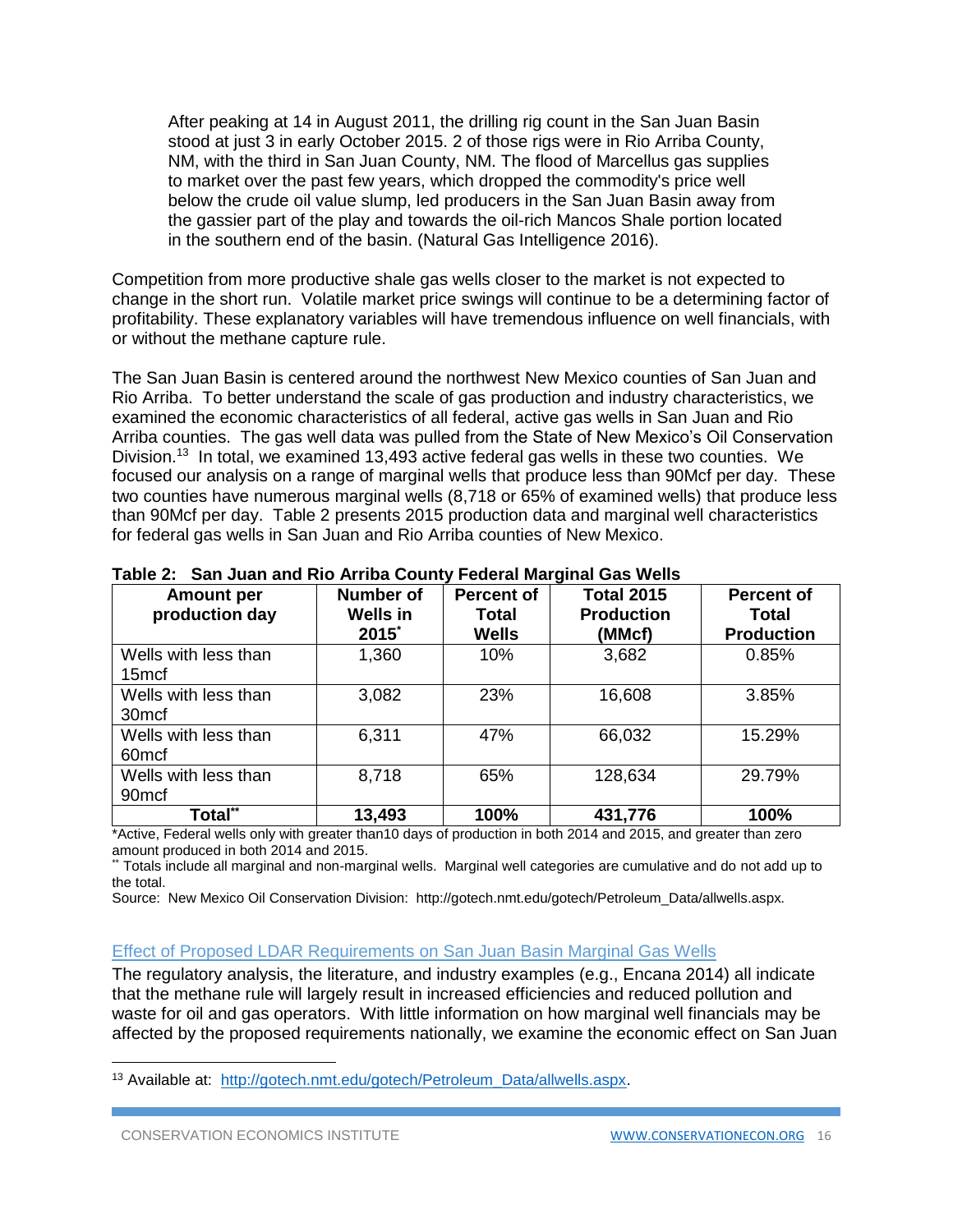marginal gas wells of the proposed LDAR requirements in order to provide a regional case study. The primary economic components to consider for the distributional impacts of the rule in the San Juan Basin include the existing amount of leaked and wasted methane, anticipated capture rate of leaked methane, the costs of compliance, and the estimated revenue of newly captured gas.

#### Methane Leakage

Addressing air pollution and operational inefficiencies from oil and gas development are important nationally, but are of particular importance in the San Juan Basin. The San Juan Basin has one of the highest rates of methane emissions and natural gas waste in the country. Recent analysis from the Clean Air Task Force (2015) illustrates that natural gas production from the San Juan Basin accounts for four percent of all U.S. gas production, yet accounts for almost 17 percent of all reported U.S. methane loss. Other Western gas producing basins have been estimated to have methane leakage rates of 6%-12% (Uinta Basin, Karion et al. 2013) and 2%-8% (Denver, Petron et al. 2012, 2014).<sup>14</sup> A recent review of methane emission studies found emissions to be vastly underestimated (Brandt et al. 2014). Brandt et al. (2014) indicated average U.S. methane emissions from natural gas production of 5.4%.

To account for a range of methane leakage estimates in the San Juan Basin, we consider a range of methane leakage rates from 3% -- 12% of total production. For the NPV analysis and the net state royalty effects, we assume an average leakage rate of 6% for the San Juan Basin over time. A 6% methane leakage rate is based on the national estimates calculated by Brandt et al. (5.4%), and increased slightly to account for the San Juan Basin's higher than average leakage rates<sup>15</sup>. Based on the BLM's RIA, we model LDAR compliance costs and capture rate under assumed semi-annual monitoring. The LDAR capture rate for semi-annual monitoring is 60% of total leakage.

#### LDAR Compliance Costs

 $\overline{a}$ 

We use facility compliance cost estimates from the RIA (Table 31) to project additional annualized equipment and monitoring costs under the new rulemaking. Annualized compliance cost estimates were \$1,869 per facility when using a three percent discount rate, \$1,879 per facility when using a seven percent discount rate. We believe the compliance costs per facility are likely to vary based on the size and production amount of each well, but we were unable to determine a rate of change in compliance costs for the differently sized marginal wells. We believe the average compliance cost results in overestimated compliance costs for the smallest wells (e.g., less than 15Mcf/day), indicating our NPV analysis is likely conservative.

#### New Revenue from LDAR Compliance

New revenue is generated as increased production of natural gas occurs from compliance with the methane rule. Market prices dictate the amount of new revenue into the future. For the

<sup>&</sup>lt;sup>14</sup> The estimated leakage rates include fugitive methane emissions from leaks from gas wells and venting from oil wells.

 $15$  For this analysis we assumed a 6 percent leakage rate for leaks from gas wells. This is a reasonable assumption given the preponderance of natural gas wells in the San Juan Basin.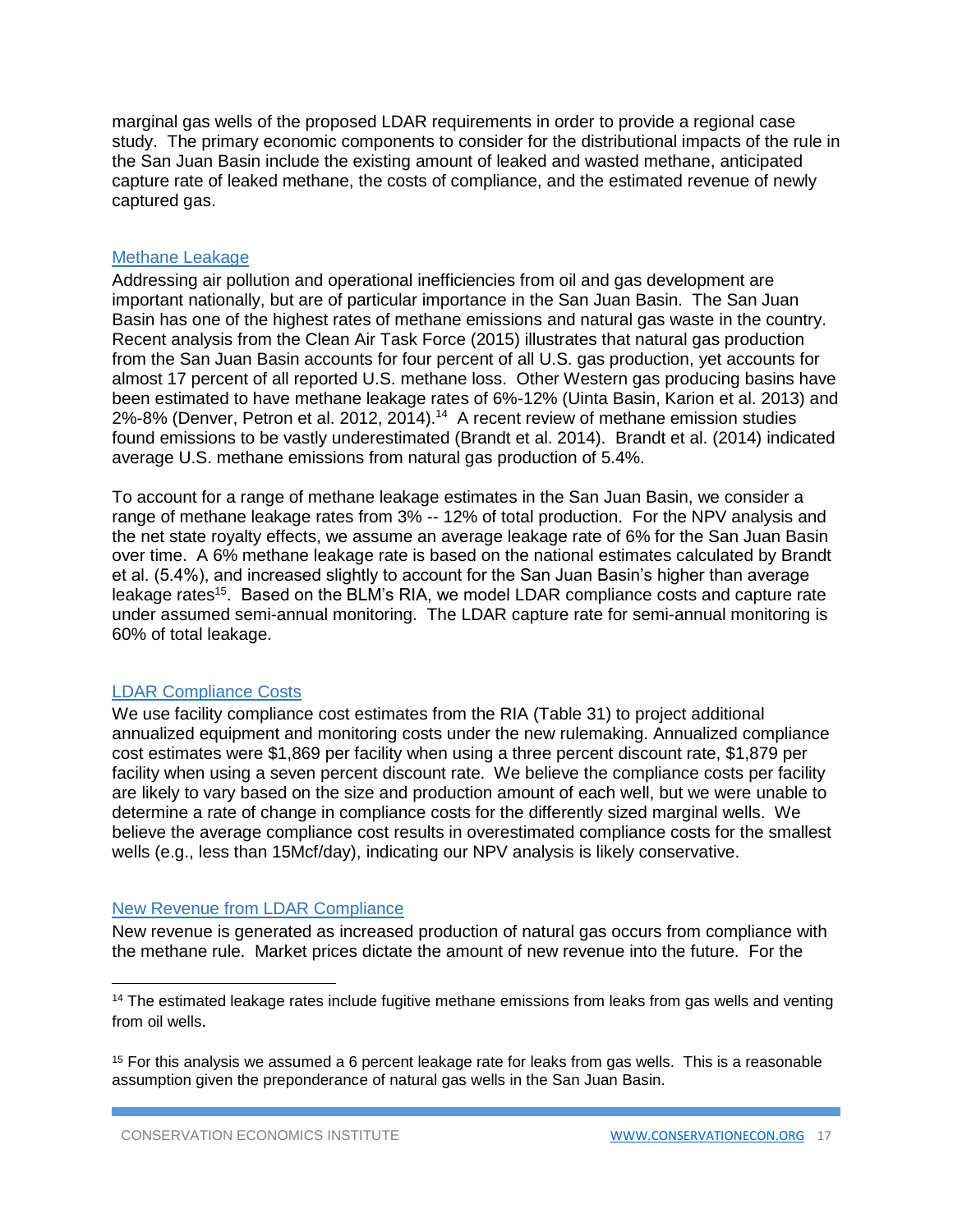NPV analysis, we model two gas market scenarios: a three-year and a four-year market price recovery back to recent San Juan Basin wellhead long term averages. From the Energy Information Administration (EIA),<sup>16</sup> average natural gas wellhead prices in New Mexico were \$5.21 from 2000-2010, which includes a number of years above and below this average. While current prices are low, national forecasts from the EIA (2016) indicate natural gas prices will increase in the future: nearly doubling in the next 18 months.

Under a three-year recovery to average wellhead prices, we assume a market price of \$2/Mcf for the first year of the methane rule implementation, \$3.50/Mcf for the second year, and all remaining years at \$5.21/Mcf to cover ups and downs in future gas prices. Under a four-year market price recovery, we model a natural gas marketplace that extends the current low prices in the first year (\$2/Mcf) of compliance, then increases the natural gas market price to \$3/Mcf in year two, \$4/Mcf in year three, and uses the recent long term average market price of \$5.21/Mcf for the remaining years.

## NPV Analysis of Marginal Wells and LDAR Compliance

Using an assumed average leakage rate of 6% and the market prices and compliance costs detailed above, we estimated the net present value (NPV) of methane rule compliance for four categories of marginal gas wells: <15Mcf/day, <30Mcf/day, <60Mcf/day, and <90Mcf/day. Modeled attributes include a 20-year time horizon with wells producing every day of the year. We assume a 60% capture and production rate of detected leaked methane as recommended by the RIA for semi-annual surveys and estimate values at two discount rates (3% and 7%). NPV results are presented in Figures 2 and 3 below.



<sup>&</sup>lt;sup>16</sup> Available at: http://www.eia.gov/dnav/ng/ng\_pri\_sum\_dcu\_snm\_a.htm

 $\overline{a}$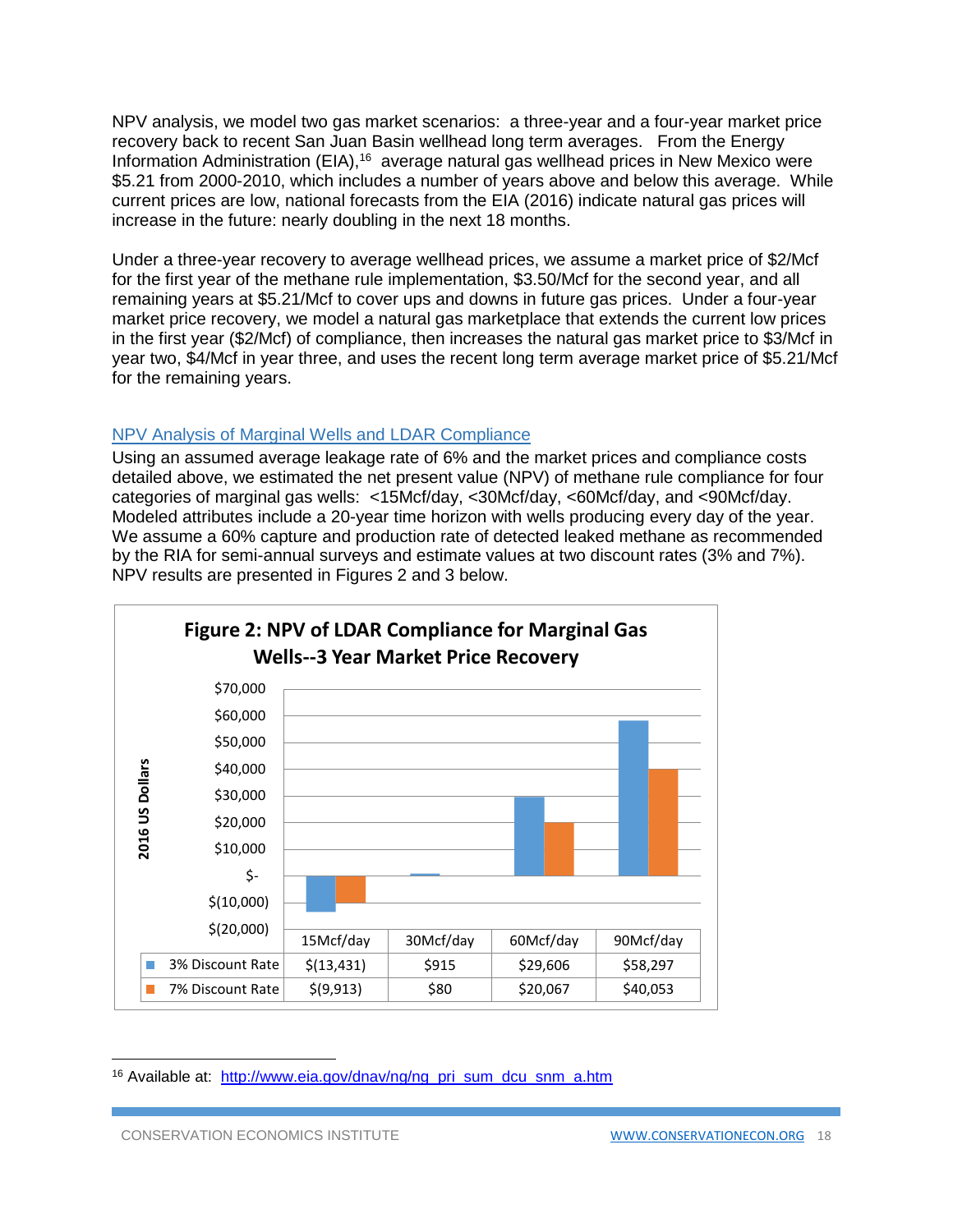Under the 3-Year Market Price Recovery Scenario (Figure 2), estimates indicate that for the majority of marginal gas wells, compliance with the methane rule will not only be a source of emission reductions, but one of economic efficiency as well. Like the rest of the gas industry, most marginal wells will likely generate increased profits from the methane rule. Our analysis indicates that only marginal gas wells that produce less than 15Mcf/day result in a negative NPV when modeling methane rule compliance. But the net costs (compliance cost minus new revenue) for these producers is quite small, about \$1,000 annually for the first couple years. This suggests a small increase in overall costs, and a minimal increase in net costs for just the smallest wells.

With a slower market recovery of four years (Figure 3), marginal gas wells that produce less than 15Mcf/day still result in a negative NPV when modeling methane rule compliance. But, under the 4-Year Market Recovery Scenario, marginal wells less than 30Mcf/day are at an NPV breakeven point where the NPV of methane compliance is positive for a 3% discount rate, but negative for a 7% discount rate.



A recent U.S. Energy Information Administration report<sup>17</sup> on oil and gas lease equipment and operating costs estimated average annual operating and equipment costs for Rocky Mountain gas wells at average depth of approximately \$64,000 for marginal gas wells producing 50Mcf per day. With the annualized estimate for LDAR compliance for facilities from the RIA (\$1,867), overall compliance costs represent less than three percent of annual costs for average marginal

<sup>17</sup> Available at:

 $\overline{\phantom{a}}$ 

[http://www.eia.gov/pub/oil\\_gas/natural\\_gas/data\\_publications/cost\\_indices\\_equipment\\_production/current](http://www.eia.gov/pub/oil_gas/natural_gas/data_publications/cost_indices_equipment_production/current/coststudy.html) [/coststudy.html](http://www.eia.gov/pub/oil_gas/natural_gas/data_publications/cost_indices_equipment_production/current/coststudy.html)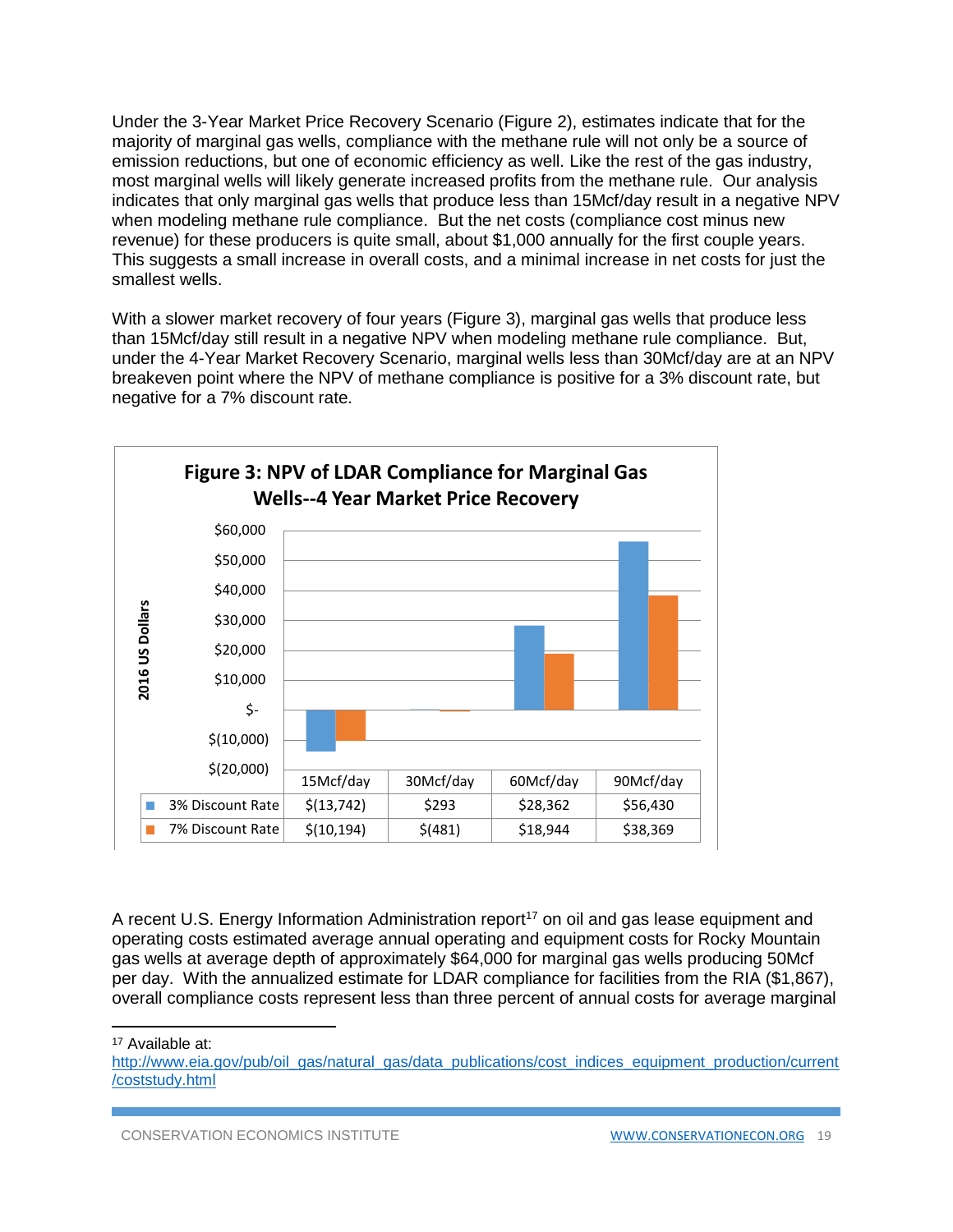wells. After factoring in revenue from captured leaked methane, LDAR compliance costs will drop close to 1 percent of annual costs. Our estimate is similar to results from the RIA indicating that some of the smallest producers would likely see a very small decrease in annual profit margin (RIA p. 15).

The presented NPV estimates should be considered conservative for a couple of reasons. First, evidence from the field indicates that methane compliance costs will decrease over time and it is likely that compliance costs for the smallest operators will be quite a bit lower than the costs for larger producing wells. Additionally, leakage rates will likely start much higher than the assumed 6% average and will decrease over time as leak detection and repair are implemented. Modeling higher leakage rates in the early years of the NPV analysis indicates that actual NPVs of the compliance rule will likely be more positive than illustrated here.

#### Estimated Effect of the Proposed LDAR Rule on San Juan Basin Royalties

We estimated three scenarios of the economic effect of the methane rule on San Juan Basin royalties to the state of New Mexico. Federal royalty rates of 12.5% were used; with about half of these royalty rates being returned to the states (state royalty rate approximately equals 6.25%). We examined the net amount of annual state royalties based on three scenarios. The first scenario models a continuation of all active federal gas wells in San Juan and Rio Arriba counties, with no loss of gas wells due to methane rule compliance and with estimated amounts of new methane captured. In Scenario 2, we estimate the net effect on royalties if all of the smallest marginal operators (15Mcf/day and less) were forced to shut wells in due to methane rule compliance. Royalty scenario 3 estimates the net effect of the shut-in of half of all marginal wells producing less than 30/Mcf per day.

For the net marginal royalty effect, we use the following parameters:

(New royalties collected under methane rule compliance) – (lost royalties from lost production) = net marginal royalty effect.

Where new annual royalties = [*total production from our dataset (432Bcf) – assumed lost production] \* [assumed leakage rate \* capture rate] \* \$market price \* state royalty percentage (0.0625).*

And where lost royalties = *[assumed lost production \* \$market price \* state royalty percentage (0.0625)]*.

Total gas production from active, federal gas wells in these two counties was about 432 Bcf in 2015 (see Table 2). Under Scenario 1, we model the increase in royalties under a 6% methane leakage rate for the San Juan basin and across three market prices for captured gas (\$2/Mcf, \$4/Mcf, \$6/Mcf). A capture rate of leaked methane of 60% was applied to the leakage rates, leading to the capture and sale of some 15.5 Bcf of gas. Results are presented in Figure 4. Under this Scenario, the methane rule would have a positive effect on state royalties under all examined market prices.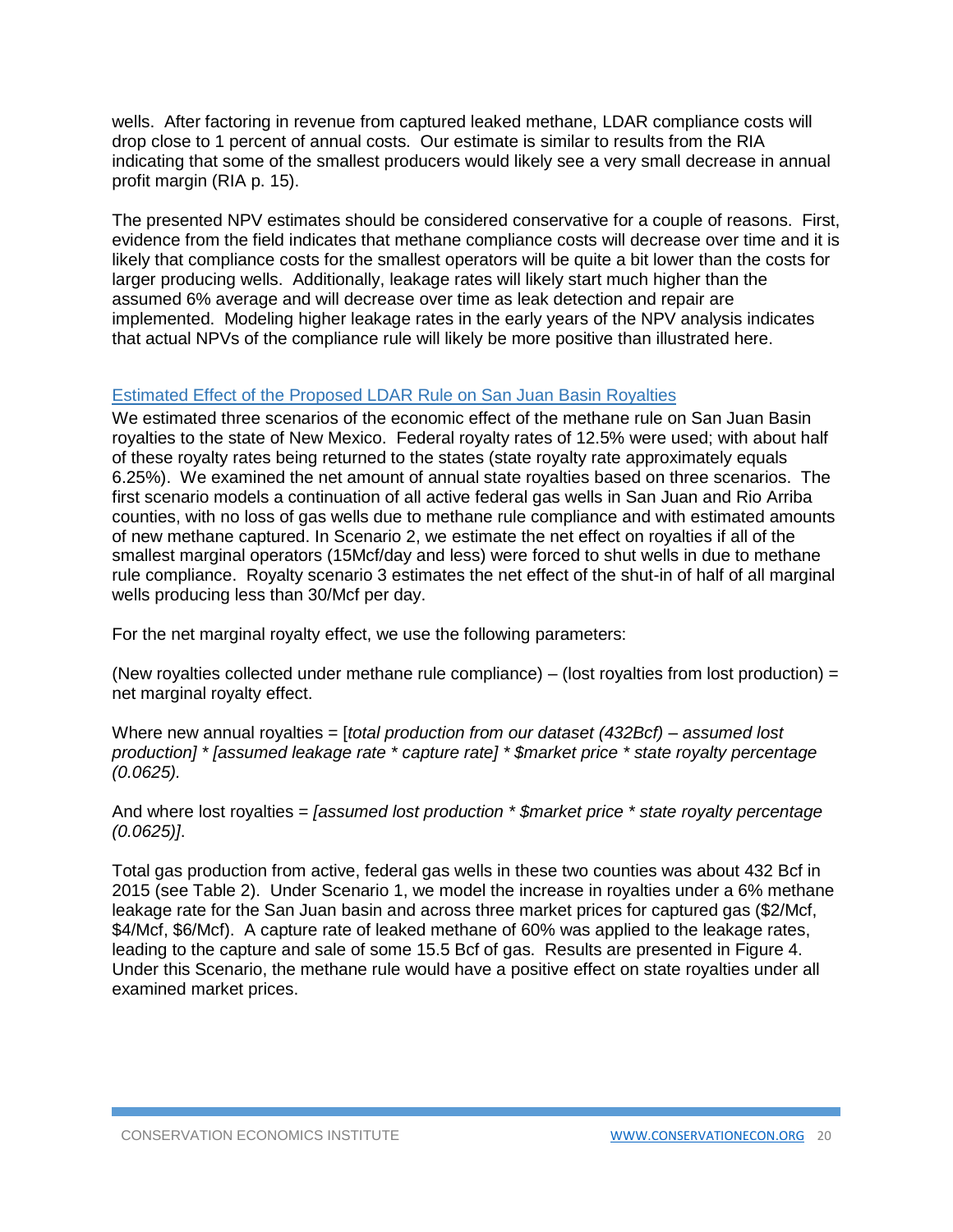

In the second scenario, we estimate the net royalty effect of shutting in all marginal wells producing less than 15Mcf per day. From our San Juan and Rio Arriba gas well dataset, approximately 1,360 San Juan gas wells produced less than 15Mcf per day, or 10 percent of total gas wells examined (n=13,493). The less than 15Mcf marginal gas wells only provide less than one percent (.85%) of the total federal gas production in the two counties, leading to minimal changes to overall royalty rates. Scenario 2 compares the lost royalties from the modeled lost marginal well production (3.68 Bcf) to the royalties gained from new methane capture by non-marginal and other marginal wells continuing production and complying with the methane rule. Again, we estimate new royalties based on three sets of market prices for captured methane. A capture rate of leaked methane of 60% was applied to the leakage rates. Results are presented in Figure 5. This scenario also indicates a positive effect on state royalties at all examined market prices, even when losing the most marginal wells from production.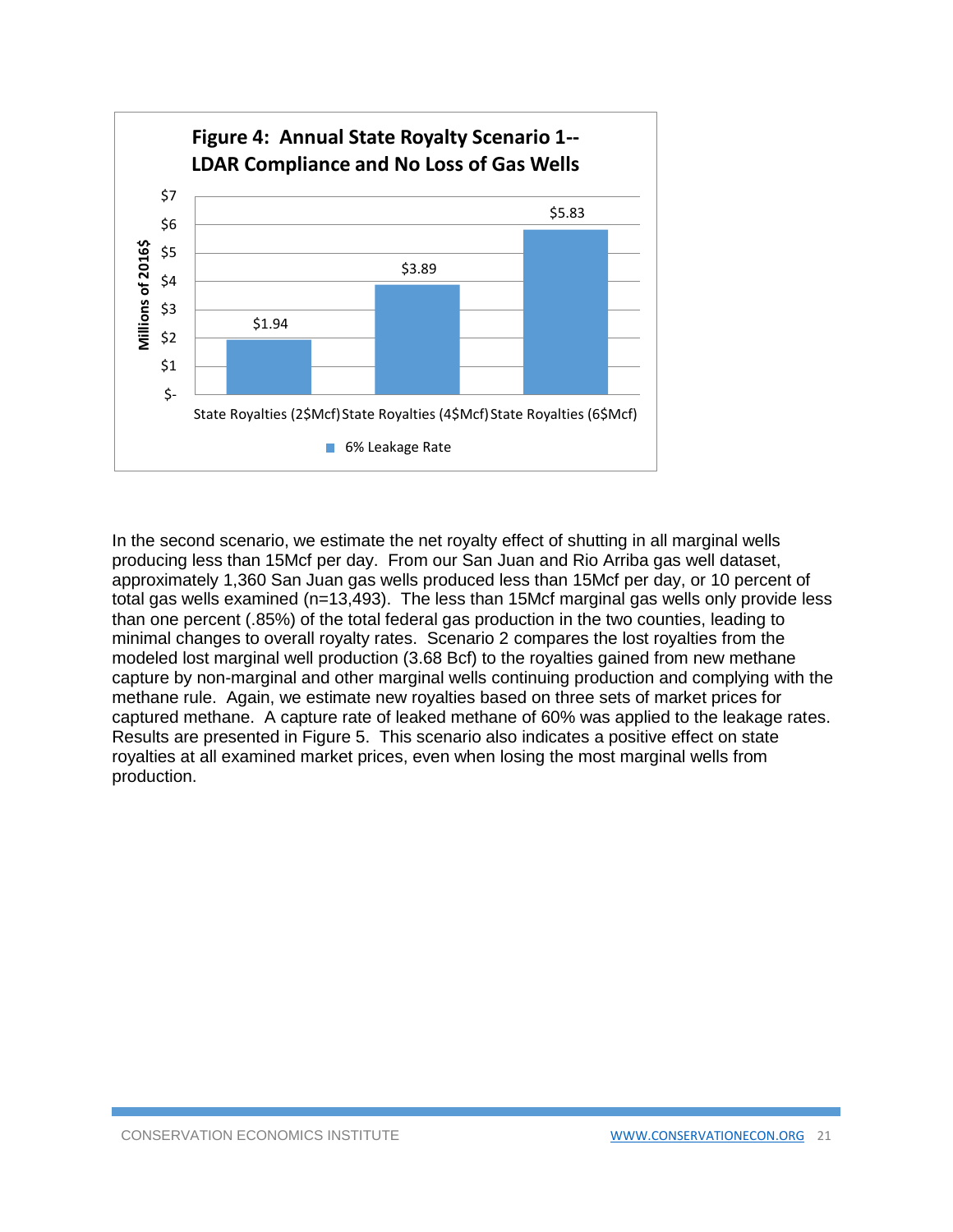

In the third net royalty scenario (Figure 6), we examine the net marginal effect of the San Juan Basin producers complying with the methane rule and the rule causing half of all marginal wells producing less than 30Mcf/day to be shut in. In this scenario, as with the previous two, new production of gas from remaining producers outpaces the lost production from losing 50% of all 30Mcf/day producers (a loss of 8.3Bcf annually) and results in a net increase in state royalties. At an overall leakage rate of 6%, net royalties to the state will decrease once all less than 30Mcf/day wells are shut-in, or a loss of 23% of all active federal wells in the San Juan Basin.

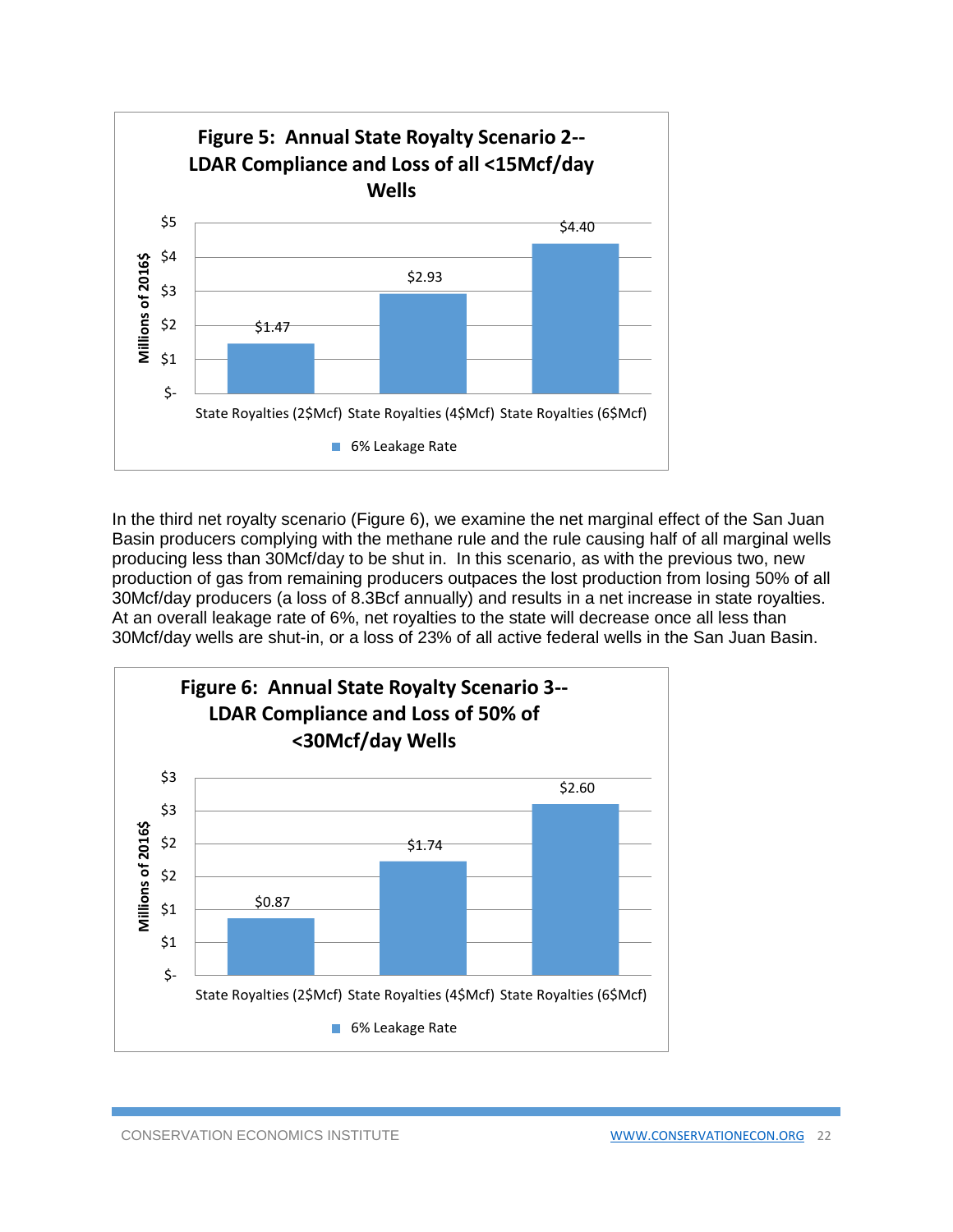Our analysis indicates that complying with the methane rule would have a small, positive effect on production and royalties in the San Juan Basin. This is consistent with the literature and with the BLM's findings in the RIA. In terms of whether or not methane rule compliance will cause some marginal wells to be shut-in, we see that only the smallest marginal wells have a negative NPV for compliance. However, a minimal decrease in profit margin will not be the sole reason for a shut-in decision. Many other variables have much greater economic effect on the financial analysis and operating decisions of wells. As such, we view the methane rule's overall effect on the number of wells to be negligible in the San Juan Basin.

## **Summary and Conclusion**

The BLM's methane capture rule has been illustrated to be an improvement in economic efficiency at both the national and regional levels, while also representing substantial decreases in emissions and pollution. The BLM's regulatory impact analysis indicates that societal benefits of the methane rule will exceed costs by as much as \$200 million annually. An examination of the environmental regulatory compliance literature also indicates that the methane capture rule can provide a win-win scenario for the environment and for industry's bottom line.

By aggressively supporting and adopting the requirements from the methane capture rules, industry will help do its part to protect the environment. As drilling has moved closer to populated areas and the damage becomes more visible, industry's "social license to operate" has come into question (Morton and Kerkvliet 2014). The concept of social license to operate comes from increasing consumer awareness and stakeholder groups that exert influence beyond the traditional governmental roles (Berkhout 2014). Neglecting social concerns can have drastic negative impacts on performance (Ford et al. 2014). Beyond a genuine desire 'to do the right thing', by embracing the methane capture rule the oil and gas industry will retain its social license to operate.

Due to the outside economic challenges being faced by the oil and gas industry, the cost of the methane rule is not a primary economic factor for the determination of continued production versus well shut-in, and may very well improve most well financials. Many other economic variables have a much greater economic effect on the financial analysis and operating decisions of wells than the BLM's methane capture rule. Compliance costs for leak detection and repair (LDAR) represent less than 3% of annual operating costs and in almost all cases will result in positive net revenues from capturing previously wasted methane. Based on our regional analysis of San Juan Basin marginal gas wells, only the smallest, or most marginal, of federal gas wells will have a negative NPV of complying with the LDAR requirement. Marginal wells producing less than 15Mcf per day exhibited negative NPV for the LDAR rule. But, it is important to note that based on an examination of approximately 13,500 San Juan Basin federal gas wells, marginal wells producing less than 15Mcf per day contributed less than one percent of the overall gas production. Thus, any possible economic effects of the LDAR rule on the most marginal gas wells in the San Juan Basin are unlikely to have a noticeable effect on the overall regional gas industry.

An examination of the LDAR rule effect on federal gas royalties demonstrated that both federal and state residents stand to benefit from the rule. We investigated three possible royalty scenarios in the San Juan Basin based on the hypothetical shut-in of all marginal wells producing less than 15Mcf per day, the shut-in of half of all marginal wells producing less than 30Mcf per day, and a scenario where no marginal wells are shut-in. Focusing on royalties to the state of New Mexico, we found all scenarios yielded a positive net royalty effect with new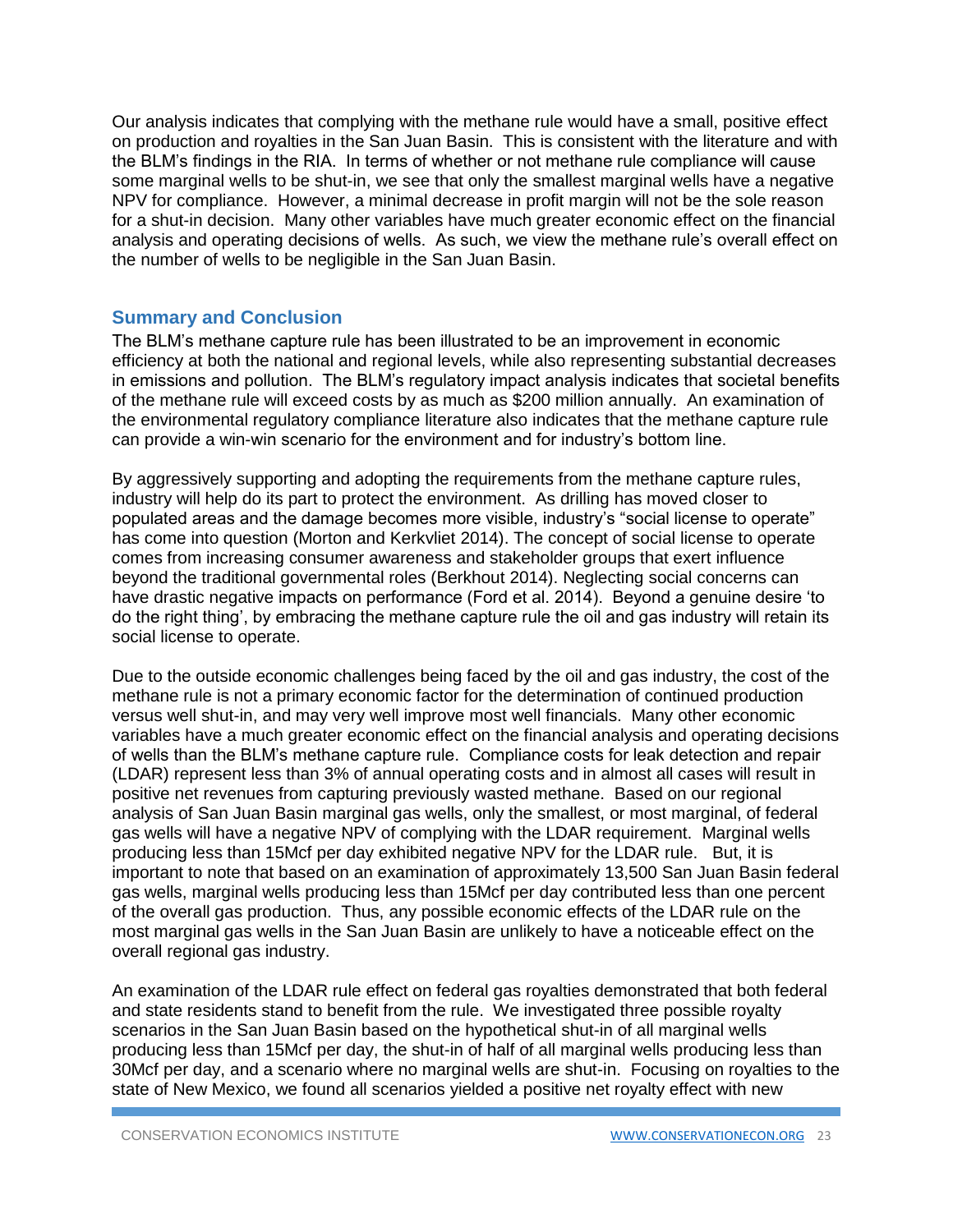royalties ranging from approximately \$1 million -- \$6 million annually depending on natural gas market prices. With increases in production, increases in annual royalties, and decreased emissions and pollution, the methane capture rule will result in a net positive economic effect nationally and locally.

## **References**

Ambec, S., M.A. Cohen, S. Elgie and P. Lanoie. 2011. The Porter Hypothesis at 20: Can environmental regulation enhance innovation and competitiveness? Resources for the Future. Washington, DC

Berkhout, F., 2014. Innovation and Sustainability, in: Dodgson, M., Gann, D., Phillips, N. (Eds.), Oxford Handbook of Innovation Management. Oxford University Press, Oxford. Cited in Ford et al. 2014.

Berman, E. and L.T. Bui. 2001. Environmental regulation and productivity: Evidence from oil refineries, 83 Rev. Econ. and Stats. 498, 508.

Brandt, A. F., G. A. Heath, E. A. Kort, F. O. O'Sullivan, G. Petron, S. M. Jordaan, et al. 2014. Methane leaks from North American natural gas systems. Science 343:733–735.

Clean Air Task Force. 2015. Supplemental Comments to May 30, 2014 Comments Submitted to Inform Modernization of the U.S. Bureau of Land Management's 34- Year-Old Rules

Colorado Air Quality Control Commission, 2014. Cost-Benefit Analysis for Proposed Revisions to AQCC Regulations No. 3 and 7 (February 7, 2014).

Encana. 2014. Enhanced Directed Maintenance and Inspection. Jonah Field.

Field, B.C. and M. K. Field. 2009. Environmental Economics: An Introduction (5th edition). McGraw Hill: Boston, MA 448 pp.

Fine, C.H., 1998. Clockspeed: Winning Industry Controlling the Age of Temporary Advantage. Perseus Books, Reading, Massachusetts. Cited in Perrons (2014).

Flournoy, A.C. 2011. Three meta-lessons government and industry should learn from the BP Deepwater Horizon disaster and why they will not. Boston Coll. Environ. Aff. Law Rev.38,281– 303. Cited in Perrons (2014).

Ford, J., J. Steen and M. Verreynne. 2014 How environmental regulations affect innovation in the Australian oil and gas industry: Going beyond the Porter Hypothesis. Journal of Cleaner Production December 2014.

Gillingham, K., R.G. Newell, and W.A. Pizer. 2008. Modeling endogenous technological change for climate policy analysis. Energy Economics 30(6): 2734-2753.

Harrington, W. and R.D. Morgenstern. 2004. Evaluating Regulatory Impact Analyses. Discussion Paper 04-04. Resources For the Future, Washington, DC. 25p.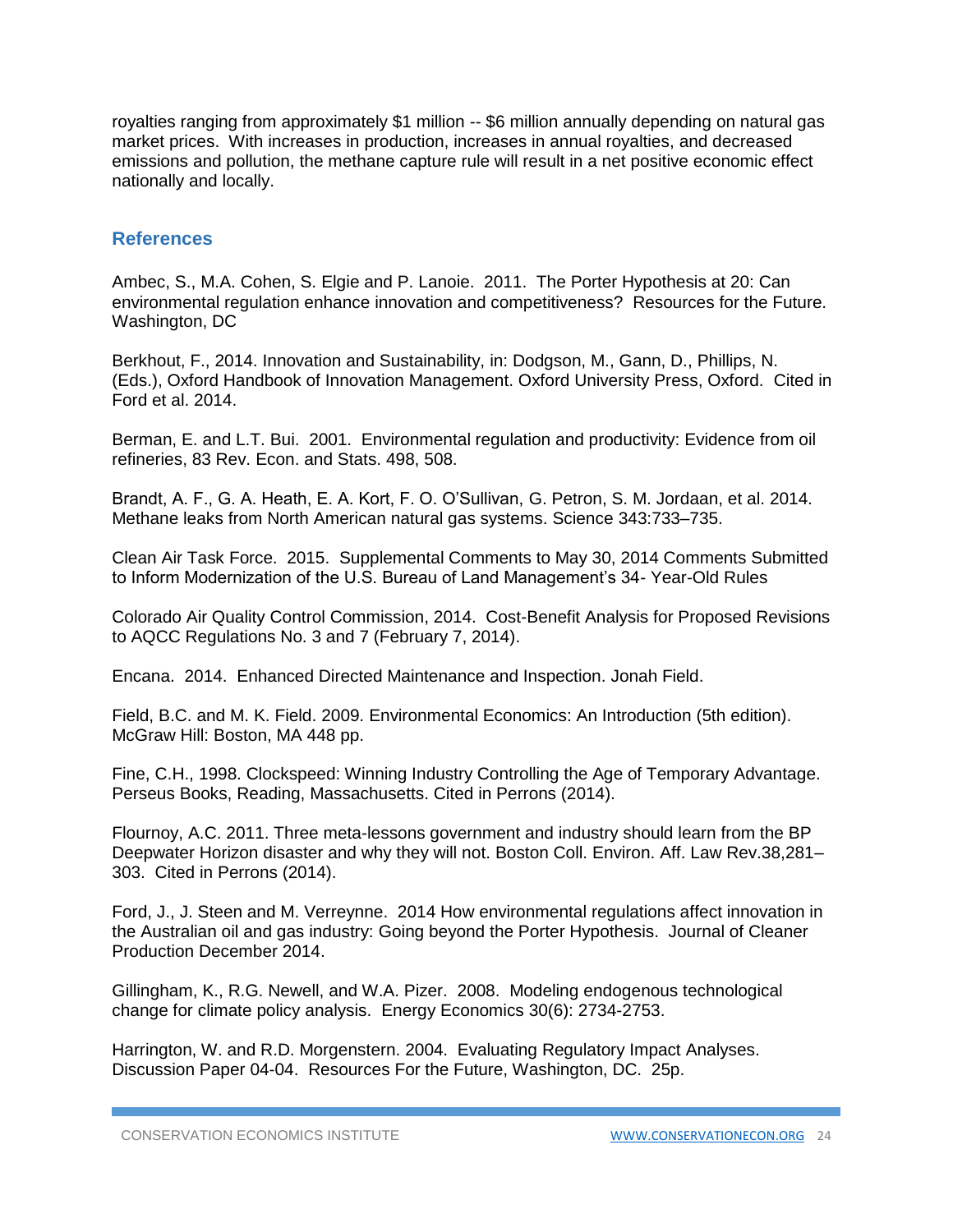Hart, S. and G. Ahuja. 1996. Does it pay to be green? An empirical examination of the relationship between emission reduction and firm performance. Business Strategy and the Environment. 5:30-37.

Hinton, D.D. 2012. The seventeen-year overnight wonder: George Mitchell and unlocking the Barnett Shale.J.Am.Hist.99(1),229–235. Cited in Perrons (2014)

Hofmeister, J. 2010. Why We Hate the Oil Companies. Palgrave MacMillan, New York. Cited in Perrons (2014).

Howarth, R. 2014. A bridge to nowhere: methane emissions and the greenhouse gas footprint of natural gas. Energy Science & Engineering published by the Society of Chemical Industry and John Wiley & Sons Ltd.

Interagency Working Group on Social Cost of Carbon, United States Government. 2013. Technical Support Document: - Technical Update of the Social Cost of Carbon for Regulatory Impact Analysis - Under Executive Order 12866. May 2013.

Jaffe, A.B., Palmer, K., 1997. Environmental Regulation and Innovation: A Panel Data Study. The Review of Economics and Statistics 79, 610–619.

James, A. and D. Aadland. 2011. The curse of natural resources: an empirical investigation of U.S. counties. Resources and Energy Economics. 33: 440-453

Karion, A., Sweeney, C., Pétron, G., Frost, G., Michael Hardesty, R., Kofler, J., ... & Brewer, A. 2013. Methane emissions estimate from airborne measurements over a western United States natural gas field. *Geophysical Research Letters*, *40*(16), 4393-4397.

Lashinsky, A. 2010. There will be oil. Fortune 161(5),86–94. Cited in Perrons (2014).

Longwell, H.J. 2002. The future of the oil and gas industry: past approaches, new challenges. World Energy 5(3),100–104. Cited in Perrons (2014).

Lucas, M.T and T.G Noordewier. 2016. Environmental Management Practices and Firm Financial Performance: The Moderating Effect of Industry Pollution-Related Factors. International Journal of Production Economics. 175 (2016) 24–34

Managi, S., J.J. Opaluch, D. Jin and T.A. Grigalunas. 2005. Environmental regulations and technological change in the offshore oil and gas industry. Land Economics, 81(2): 303-319.

Managi, S., Opaluch, J.J., Jin, D., Grigalunas, T.A., 2004.Technological change and depletion in offshore oil and gas. J. Environ. Econ. Manag.47(2),388–409.

Marten A.L., Kopits K.A., Griffiths C.W., Newbold S.C., Wolverton, A. 2015. "Incremental CH4 and N2O mitigation benefits consistent with the US Government's SC-CO2 estimates," Climate Policy 15(2):272-298.

Meyer, S. 1995. The economic impact of environmental regulation. Journal of Environmental Law & Practice. 3(2): 4-15.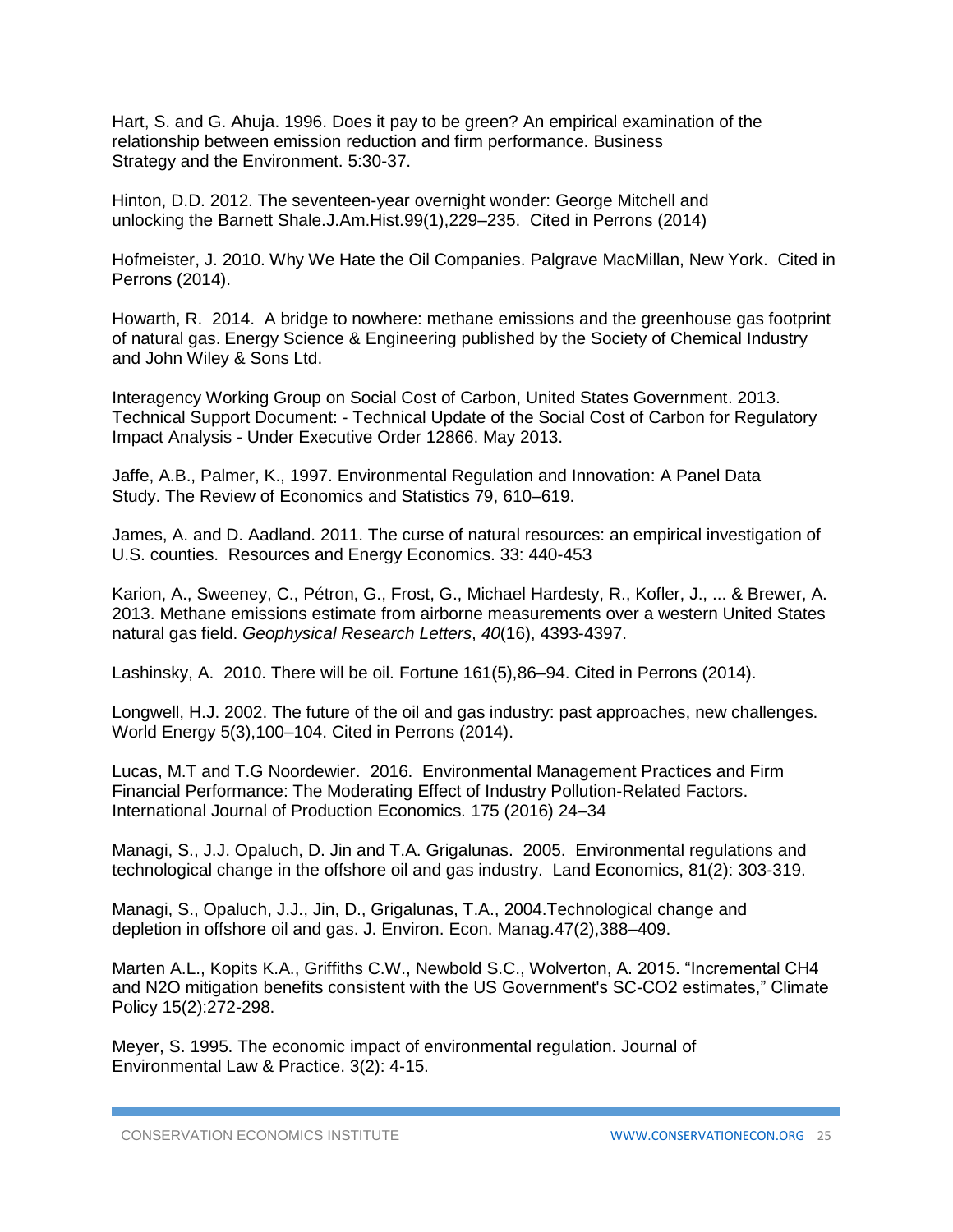Mirvis, P.H. 2000. Transformation at Shell: Commerce and Citizenship. Bus. Soc. Rev.105(1),63–84. Cited in Perrons (2014).

Mitchell, J., Marcel, V. and Mitchell, B. 2012. What Next for the Oil and Gas Industry? Chatham House (The Royal Institute of International Affairs), London, United Kingdom. Cited in Perrons (2014).

Moncada-Paternò-Castello, P. Ciupagea, C., Smith, K., Tübke, A., Tubbs, M.,2010. Does Europe perform too little corporate R&D? A comparison of EU and non-EU corporate R&D performance. Res. Policy39(4),523–536. Cited in Perrons (2014).

Morton, P. 2012. Phased Energy Development and the Precautionary Principle: Good for Critters and Communities. Presentation at the Restore the West Conference, Utah State University, Logan, UT. <https://www.youtube.com/watch?v=VjZH2p5Rajo>

Morton, P. and J Kerkvliet, 2014. Redefining responsible oil and gas development. Presentation at University of Colorado, Center of the American West, FrackingSENSE Lecture Series, Boulder, CO. [https://www.youtube.com/watch?v=KbSy\\_8KNjcY](https://www.youtube.com/watch?v=KbSy_8KNjcY)

Morton, P. J. Kerkvliet, and E. Hjerpe. 2015. Comments on BLM's Advanced Notice of Proposed Oil and Gas Rulemaking. 29p. On file with authors.

Natural Gas Intelligence, 2016. Information on the San Juan Basin. <http://www.naturalgasintel.com/sanjuaninfo#top>Accessed April 7, 2016

Papyrakis, E. and R. Gerlagh. 2007. Resource abundance and economic growth in the United States. European Economic Review. 51: 1011-1039.

Perrons, R.K. 2013. Assessing the damage caused by Deepwater Horizon: not just another Exxon Valdez. Mar. Pollut. Bull. 71(1–2), 20–22. Cited in Perrons (2014).

Pétron, Gabrielle et al. 2012. Hydrocarbon Emissions Characterization in the Colorado Front Range: A Pilot Study. Journal of Geophysical Research, Atmospheres, Vol. 117.

Pétron, G., Karion, A., Sweeney, C., Miller, B. R., Montzka, S. A., Frost, G. J., & Helmig, D. 2014. A new look at methane and nonmethane hydrocarbon emissions from oil and natural gas operations in the Colorado Denver‐Julesburg Basin. *Journal of Geophysical Research: Atmospheres*,*119*(11), 6836-6852.

Porter, M. 1991. America's Green Strategy. Scientific American,

Porter, M. and C. van der Linde. 1995. Green and competitive. *Harvard Business Review*. September-October 1995: 121-134.

Porter, M.E. and C. van der Linde. 1995. Toward a New Conception of the Environment-Competitiveness Relationship. Journal of Economic Perspectives. 9(4) 97-118.

Rizzo, L. and B. Olson. 2016. Energy XXI Files for Bankruptcy in Debt-for-Equity Swap Texas energy company is latest to fall foul of volatile oil and gas prices. Bloomberg News, April 14, 2016